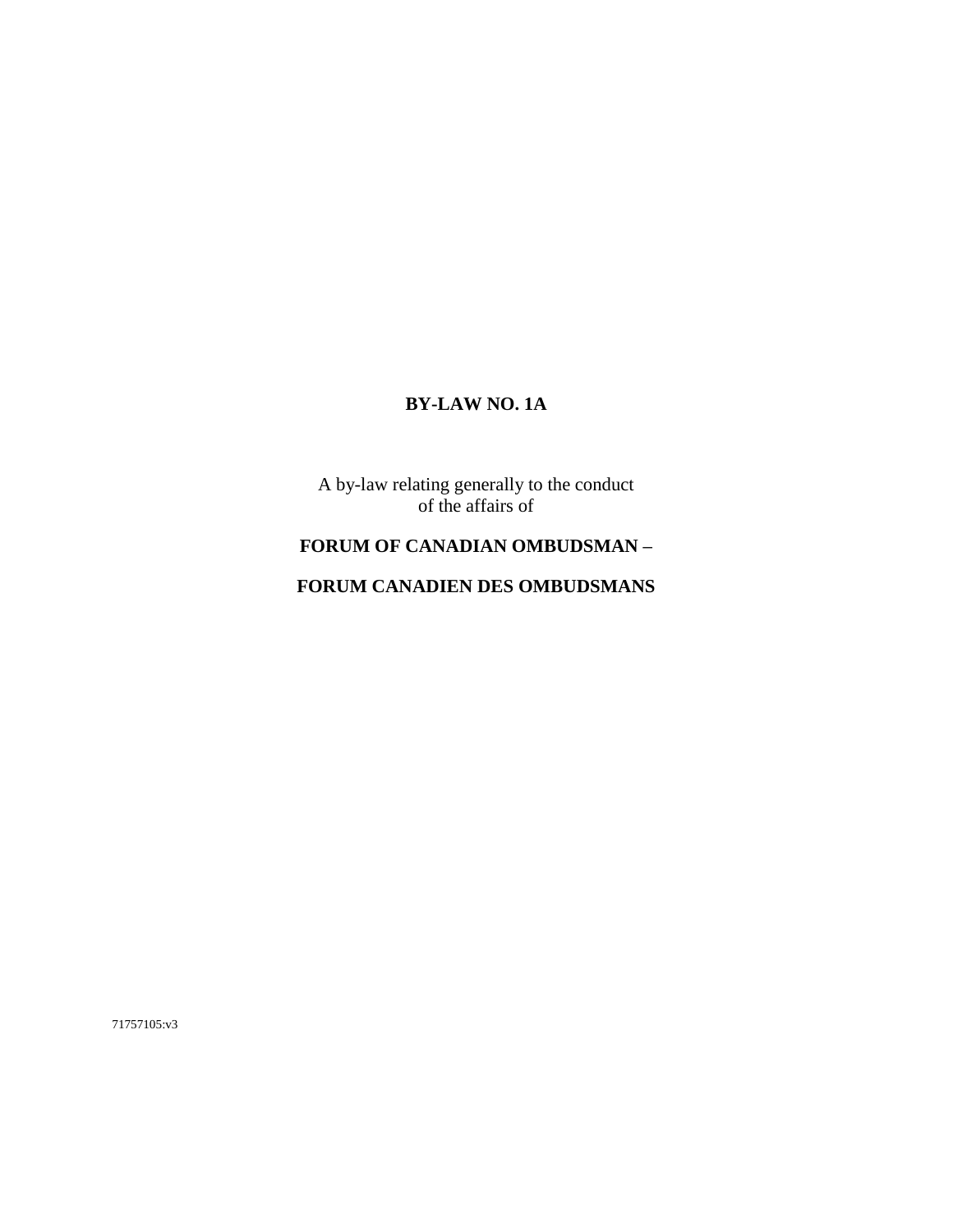# **Table of Contents**

| 1.01         |   |  |
|--------------|---|--|
| 1.02         |   |  |
|              |   |  |
|              |   |  |
| 2.01         |   |  |
| 2.02         |   |  |
| 2.03         |   |  |
| 2.04         |   |  |
| 2.05         |   |  |
| 2.06         |   |  |
| 2.07         |   |  |
| 2.08         |   |  |
| 2.09         |   |  |
|              |   |  |
|              |   |  |
| 3.01         |   |  |
| 3.02         |   |  |
| 3.03         |   |  |
| 3.04         |   |  |
| 3.05         |   |  |
| 3.06         |   |  |
| 3.07         |   |  |
| 3.08         |   |  |
|              |   |  |
| 4.01         |   |  |
| 4.02         |   |  |
|              |   |  |
| 4.03<br>4.04 |   |  |
|              |   |  |
| 4.05         |   |  |
|              | 8 |  |
| 5.01         |   |  |
| 5.02         |   |  |
| 5.03         |   |  |
| 5.04         |   |  |
| 5.05         |   |  |
| 5.06         |   |  |
| 5.07         |   |  |
| 5.08         |   |  |
| 5.09         |   |  |
| 5.10         |   |  |
|              |   |  |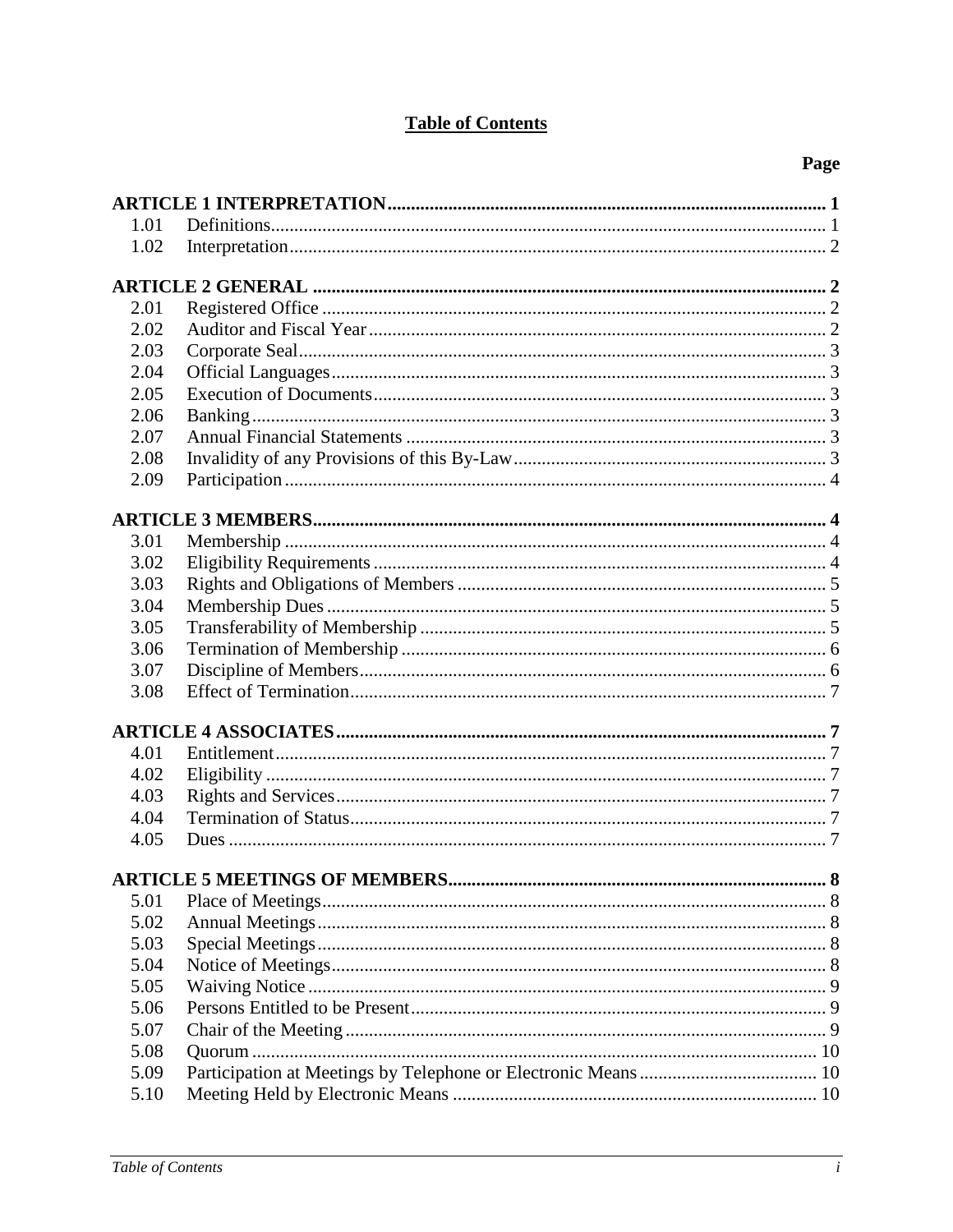| 5.11 |  |
|------|--|
| 5.12 |  |
| 5.13 |  |
| 5.14 |  |
| 5.15 |  |
| 5.16 |  |
|      |  |
| 6.01 |  |
| 6.02 |  |
| 6.03 |  |
| 6.04 |  |
| 6.05 |  |
| 6.06 |  |
| 6.07 |  |
| 6.08 |  |
| 6.09 |  |
| 6.10 |  |
| 6.11 |  |
| 6.12 |  |
| 6.13 |  |
| 6.14 |  |
|      |  |
| 7.01 |  |
| 7.02 |  |
| 7.03 |  |
|      |  |
| 8.01 |  |
| 8.02 |  |
| 8.03 |  |
| 8.04 |  |
| 8.05 |  |
| 8.06 |  |
| 8.07 |  |
| 8.08 |  |
| 8.09 |  |
| 8.10 |  |
| 8.11 |  |
| 8.12 |  |
| 8.13 |  |
| 8.14 |  |
|      |  |
| 9.01 |  |
| 9.02 |  |
|      |  |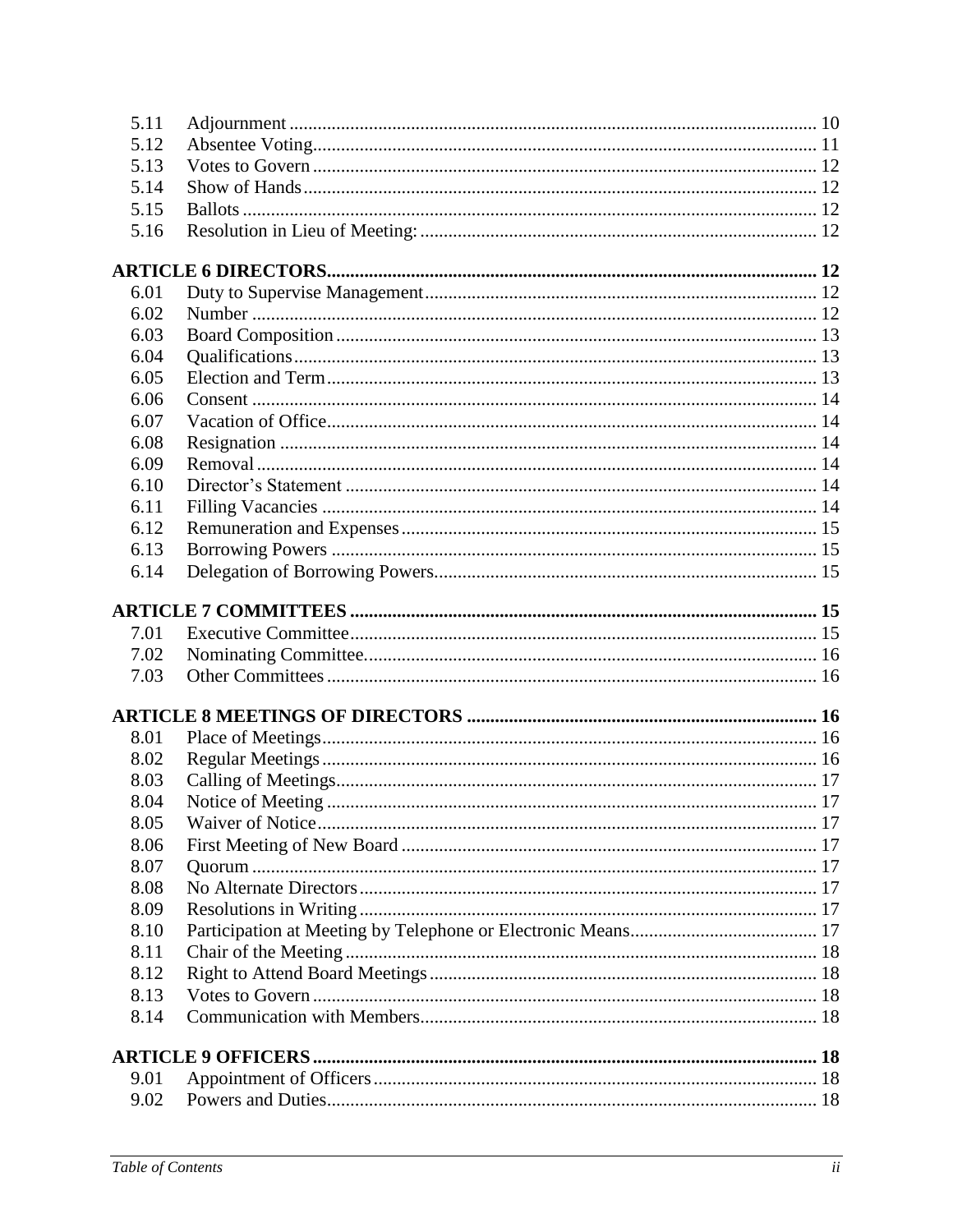| 9.03           |                                                            |  |
|----------------|------------------------------------------------------------|--|
| 9.04           |                                                            |  |
| 9.05           |                                                            |  |
|                |                                                            |  |
| 10.01          |                                                            |  |
| 10.02          |                                                            |  |
| 10.03          |                                                            |  |
| 10.04          |                                                            |  |
| 10.05          |                                                            |  |
| 10.06          |                                                            |  |
| 10.07          |                                                            |  |
| 10.08          |                                                            |  |
| 10.09          |                                                            |  |
| 10.10          |                                                            |  |
|                |                                                            |  |
|                |                                                            |  |
|                | ARTICLE 11 PROTECTION OF DIRECTORS, OFFICERS AND OTHERS 22 |  |
| 11.01          |                                                            |  |
| 11.02          |                                                            |  |
|                |                                                            |  |
|                |                                                            |  |
| 12.01          |                                                            |  |
| 12.02          |                                                            |  |
| 12.03          |                                                            |  |
|                |                                                            |  |
| 13.01          |                                                            |  |
|                |                                                            |  |
|                |                                                            |  |
| 14.01          |                                                            |  |
| 14.02<br>14.03 |                                                            |  |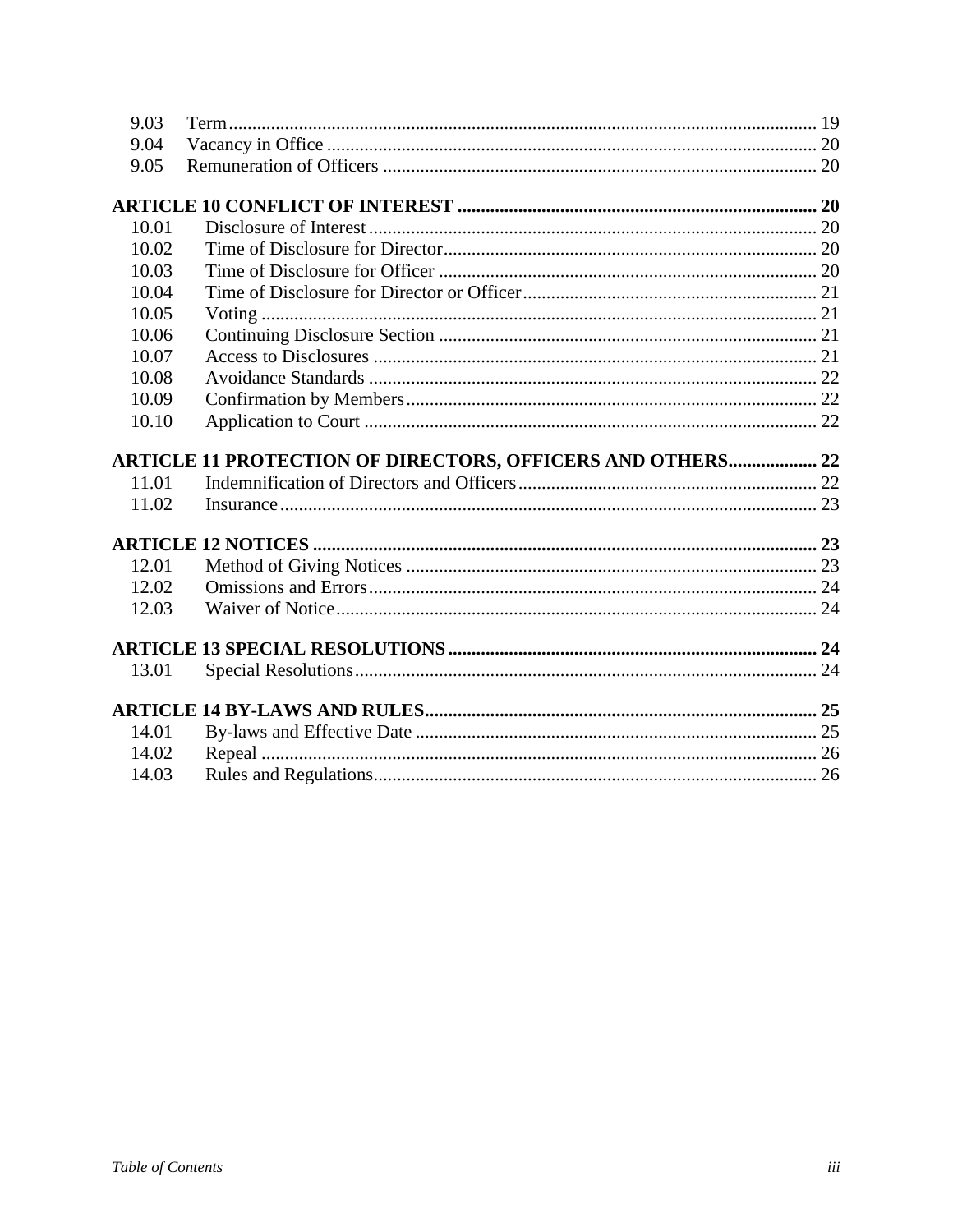## **BY-LAW NO. 1A**

A by-law relating generally to the conduct of the affairs of

#### **FORUM OF CANADIAN OMBUDSMAN –**

#### **FORUM CANADIEN DES OMBUDSMANS**

#### (the "**Corporation**")

BE IT ENACTED as a by-law of the Corporation as follows:

## **ARTICLE 1 INTERPRETATION**

- <span id="page-4-1"></span><span id="page-4-0"></span>**1.01 Definitions**: In this By-law and all other By-laws and resolutions of the Corporation, unless the context otherwise requires:
	- (a) "**Act**" means the *Canada Not-for-profit Corporations Act* S.C. 2009, c.23, including the Regulations made pursuant to the Act, and any statute or regulations that may be substituted, as amended from time to time;
	- (b) "**Articles**" means the original or restated articles of incorporation or articles of amendment, amalgamation, continuance, reorganization, arrangement or revival of the Corporation;
	- (c) "**Authorized Representative**" has the meaning set out in Section [3.03\(c\)](#page-8-3) of the By-laws;
	- (d) "**Board**" means the board of directors of the Corporation;
	- (e) "**By-law**" means this by-law and all other by-laws of the Corporation as amended and which are, from time to time, in force and effect;
	- (f) "**Director**" means a member of the Board;
	- (g) "**Event**" means educational, training, promotional, publicity and other similar events approved by the Board or the Corporation;
	- (h) **"Institution"** means a body corporate, a partnership, a trust, a joint venture or an unincorporated association or organization;
	- (i) "**Meeting of Members**" includes an annual meeting of members and a Special Meeting of Members;
	- (j) "**Members**" means the members of the Corporation as described in Section [3.01;](#page-7-2)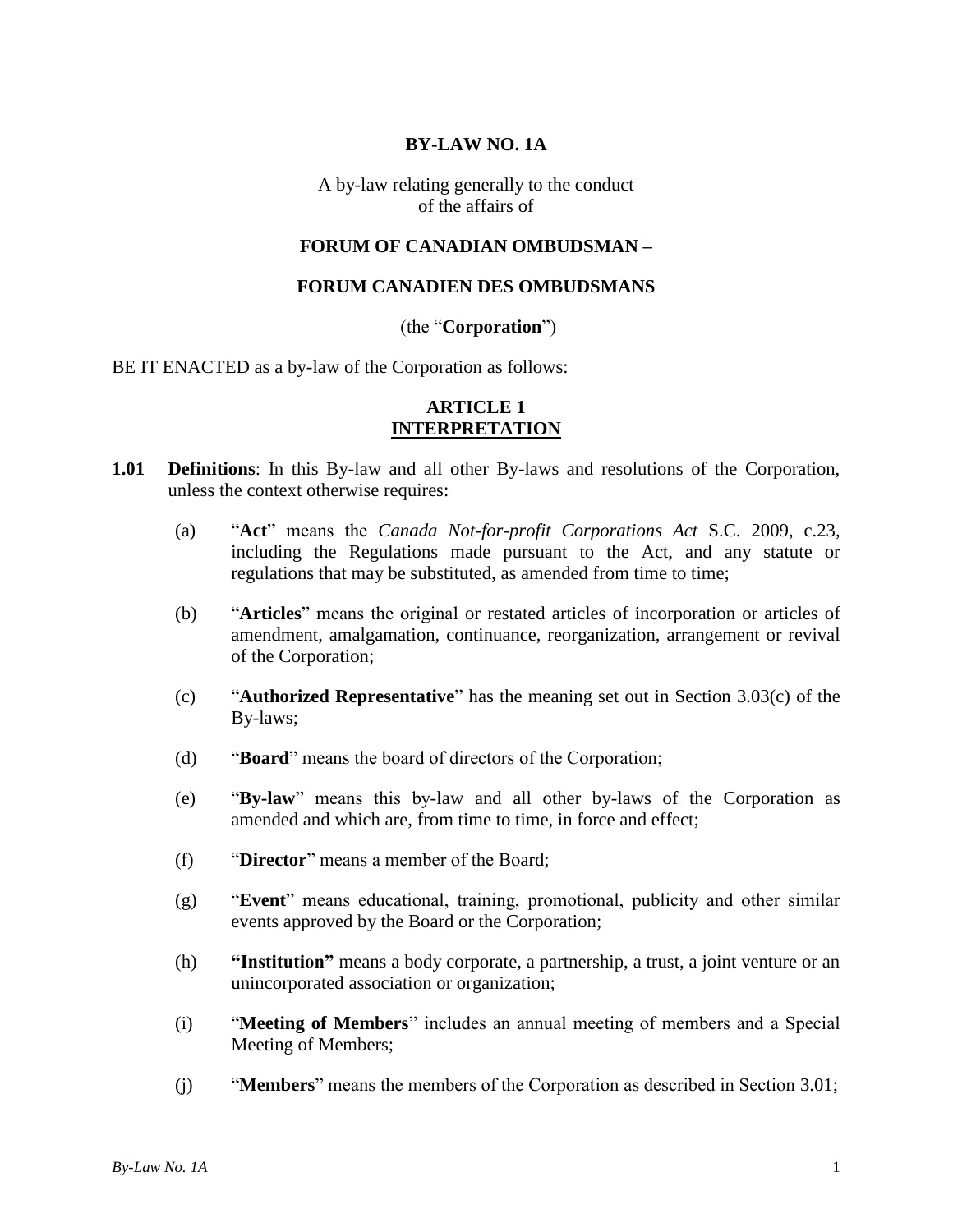- (k) "**Ordinary Resolution**" means a resolution of the Members passed by a majority of the votes cast on that resolution;
- (l) "**Regulations**" means the regulations made under the Act, as amended, restated or in effect from time to time;
- (m) "**Resolution of the Board**" means a resolution of the Directors passed by a majority of the votes cast on that resolution, or a resolution in writing signed by all Directors entitled to vote on that resolution in accordance with Section [8.09](#page-20-6) of this By-law;
- (n) "**Special Business**" has the meaning set out in Subsection [5.02\(b\)\(iii\)](#page-11-5) of this Bylaw;
- (o) "**Special Meeting of Members**" means a special meeting of all Members entitled to vote at an annual meeting of Members; and
- (p) "**Special Resolution**" means a resolution of the Members passed by a majority of not less than two-thirds (2/3) of the votes cast on that resolution.
- <span id="page-5-0"></span>**1.02 Interpretation**: In the interpretation of this By-law, unless the context otherwise requires, the following rules shall apply:
	- (a) except where specifically defined in the By-law, words, terms and expressions appearing in this By-law shall have the meaning ascribed to them under the Act;
	- (b) words importing the singular number only shall include the plural and vice versa;
	- (c) the word "person" shall mean an individual or an Institution; and
	- (d) the headings used in the By-laws are inserted for reference purposes only and are not to be considered or taken into account in construing the terms or provisions of the By-laws or to be deemed in any way to clarify, modify or explain the effect of any such terms or provisions.

## **ARTICLE 2 GENERAL**

<span id="page-5-2"></span><span id="page-5-1"></span>**2.01 Registered Office**: The registered office of the Corporation shall be situated in the City of Ottawa, in the province of Ontario, or, subject to the Act, at such other place as the Board may from time to time determine.

# <span id="page-5-3"></span>**2.02 Auditor and Fiscal Year**:

- (a) The Members shall appoint the auditor yearly in accordance with Subsection  $5.02(b)(iii)$  of this By-law.
- (b) The Board shall fix the remuneration of the auditor.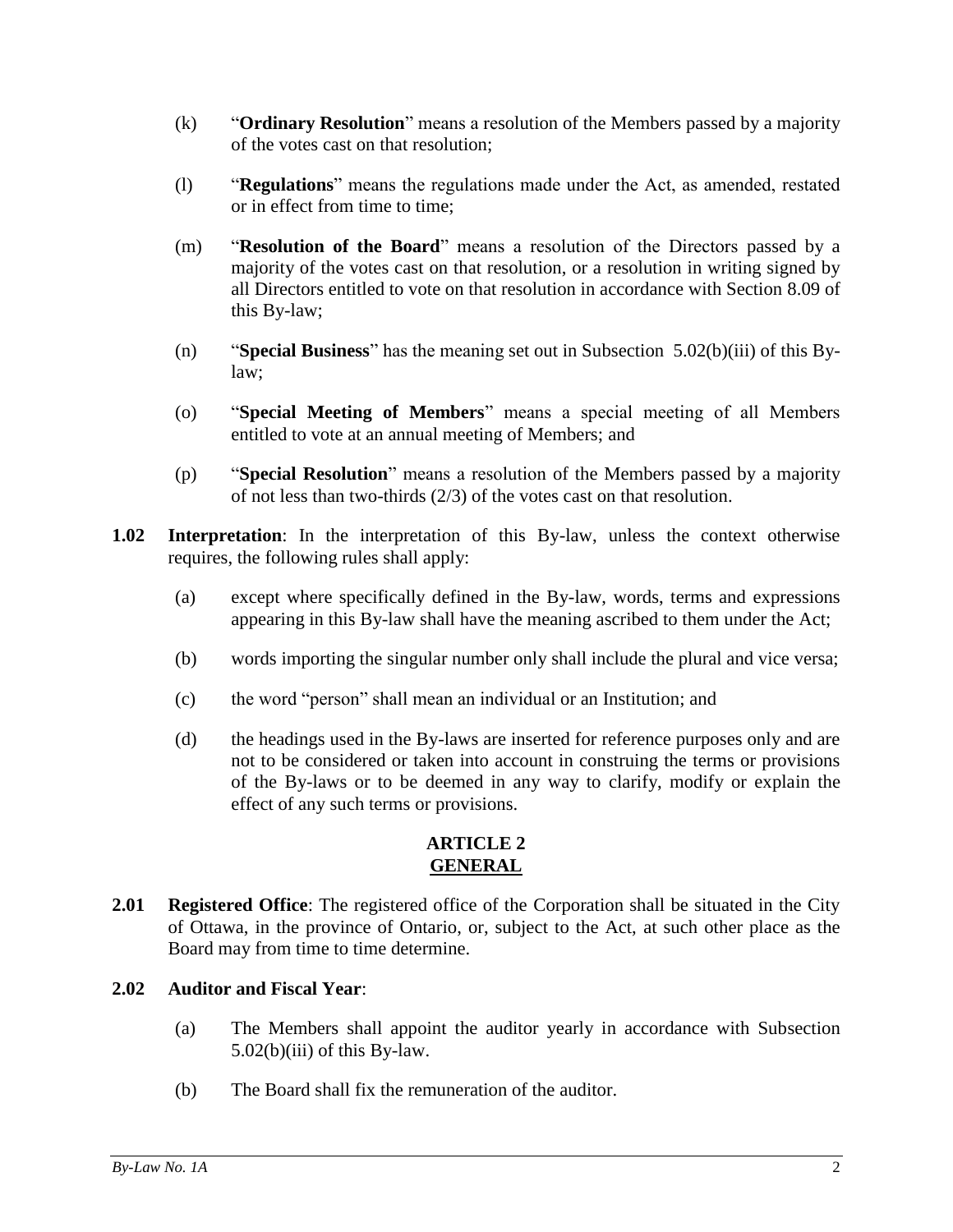- (c) The fiscal year of the Corporation shall end on December  $31<sup>st</sup>$  of each year or on such other day in each year as the Board may from time to time determine.
- <span id="page-6-0"></span>**2.03 Corporate Seal**: The seal, an impression of which is stamped in the margin hereof, shall be the corporate seal of the Corporation.

## <span id="page-6-1"></span>**2.04 Official Languages**

- (a) The official languages of the Corporation shall be English and French. Languages of aboriginal peoples will be included as appropriate.
- (b) All Meetings of Members shall be conducted in English and French.
- (c) Meetings of the Board may be conducted in French or English, or both.
- (d) Events of the Corporation may be in any language approved by the Board.

#### <span id="page-6-2"></span>**2.05 Execution of Documents**

- (a) Deeds, transfers, assignments, contracts, obligations and other instruments in writing requiring execution by the Corporation may be signed by any two (2) officers of the Corporation.
- (b) The Board may also from time to time direct the manner in which and the person or persons by whom a particular document or type of document shall be executed. Any person authorized to sign any document may affix the corporate seal to the document.
- <span id="page-6-3"></span>**2.06 Banking**: The banking business of the Corporation shall be transacted at such bank, trust company or other firm or corporation carrying on a banking business in Canada or elsewhere as the Board may designate, appoint or authorize from time to time by Resolution of the Board. The banking business or any part of it shall be transacted by an officer or officers of the Corporation and/or other persons as the Board may from time to time designate, direct or authorize.
- <span id="page-6-4"></span>**2.07 Annual Financial Statements**: The Corporation may, instead of sending copies of the annual financial statements and other documents referred to in Subsection 172(1) of the Act to the Members, give notice in the manner referred to in Section [5.04](#page-11-4) of this By-law to its Members stating that the annual financial statements and documents referred to in Subsection 172(1) are available at the registered office of the Corporation and that any Member may, on request, obtain a copy free of charge at the registered office or by email, or by prepaid mail.
- <span id="page-6-5"></span>**2.08 Invalidity of any Provisions of this By-Law**: The invalidity or unenforceability of any provision of this By-law shall not affect the validity or enforceability of the remaining provisions of this By-law.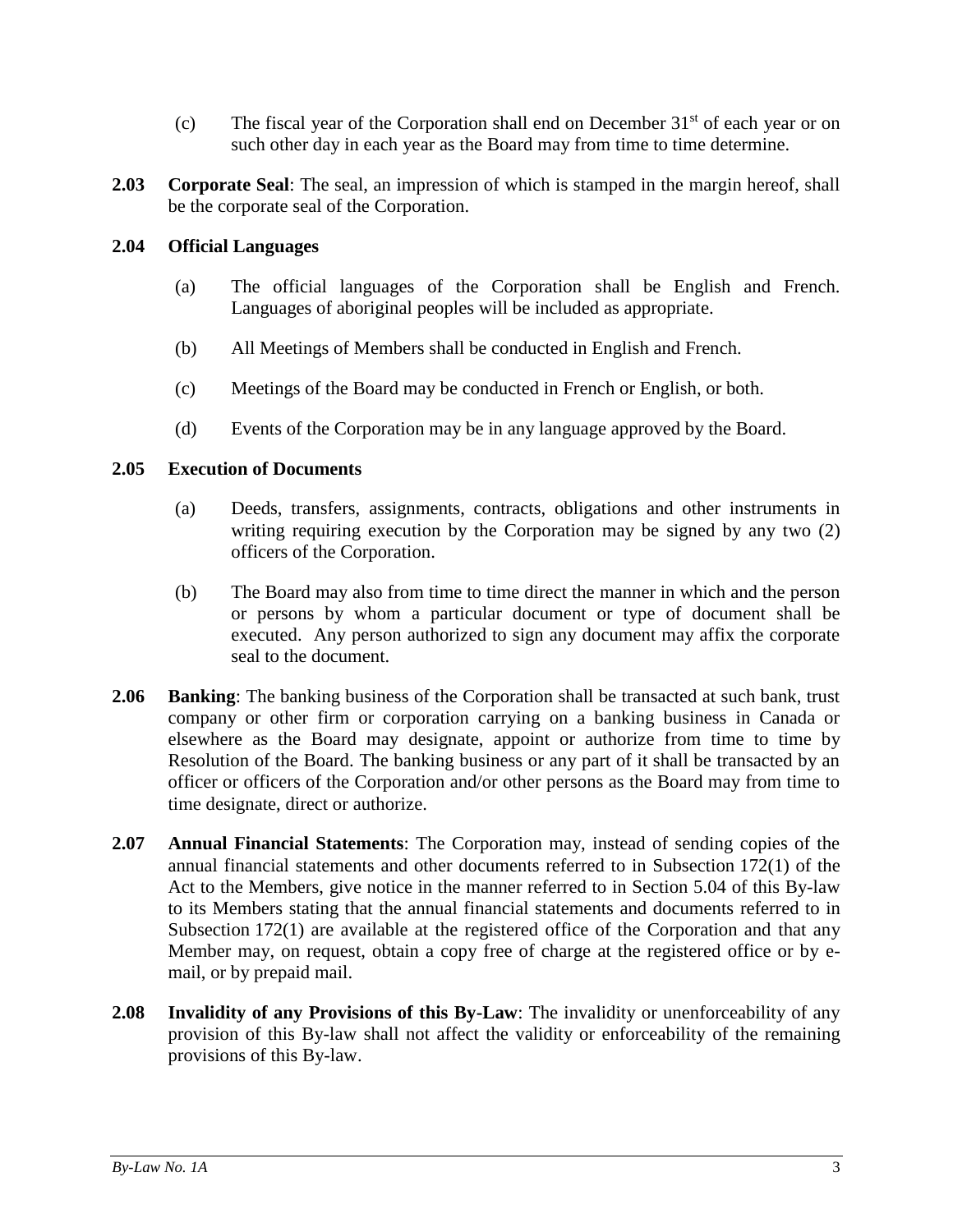<span id="page-7-0"></span>**2.09 Participation**: Individuals or Institutions who have an interest in furthering the purposes of the Corporation may participate in the business of the Corporation as either a Member or as an Associate, as defined herein, in accordance with the provisions of this By-Law.

# **ARTICLE 3 MEMBERS**

# <span id="page-7-2"></span><span id="page-7-1"></span>**3.01 Membership**

- (a) Subject to the Articles, there shall be one (1) class of Members in the Corporation.
- (b) Membership in the Corporation shall be available to persons described in Subsection 3.02(a) who have applied for and been accepted into membership in the Corporation by Resolution of the Board or in such other manner as may be determined by the Board.

# <span id="page-7-3"></span>**3.02 Eligibility Requirements**

- <span id="page-7-5"></span><span id="page-7-4"></span>(a) The following persons shall be eligible to membership:
	- (i) Legislative Ombudsmen, being persons who may or may not hold the title Ombudsman, who have been appointed in a Canadian jurisdiction pursuant to an enactment of Parliament, a legislative assembly, or other elected public body, to investigate or otherwise deal with, upon complaint or by own initiative, matters related to the administration of one or more governmental or public sector organizations, and their appointees and staff;
	- (ii) Public Sector Ombudsman, being persons who may or may not hold the title Ombudsman, who are appointed in a Canadian jurisdiction by government or the public sector to investigate or otherwise deal with, upon complaint or by own initiative, complaints by the public which relate to matters of public sector administration or complaints by the public which relate to matters regulated by the government or public sector administrator, and their appointees and staff;
	- (iii) Private Sector Ombudsman, being persons who may or may not hold the title Ombudsman, who are appointed in a Canadian jurisdiction by a public or private Corporation to investigate or otherwise deal with, upon complaint or by own initiative, complaints which relate to matters of the administration of the Corporation or matters which relate to the administration of entities in a defined industry or endeavour, and their appointees and staff;
	- (iv) Colleges or University Ombudsman, being persons who may or may not hold the title Ombudsman, who are appointed in a Canadian jurisdiction by a public or private educational institution to investigate or otherwise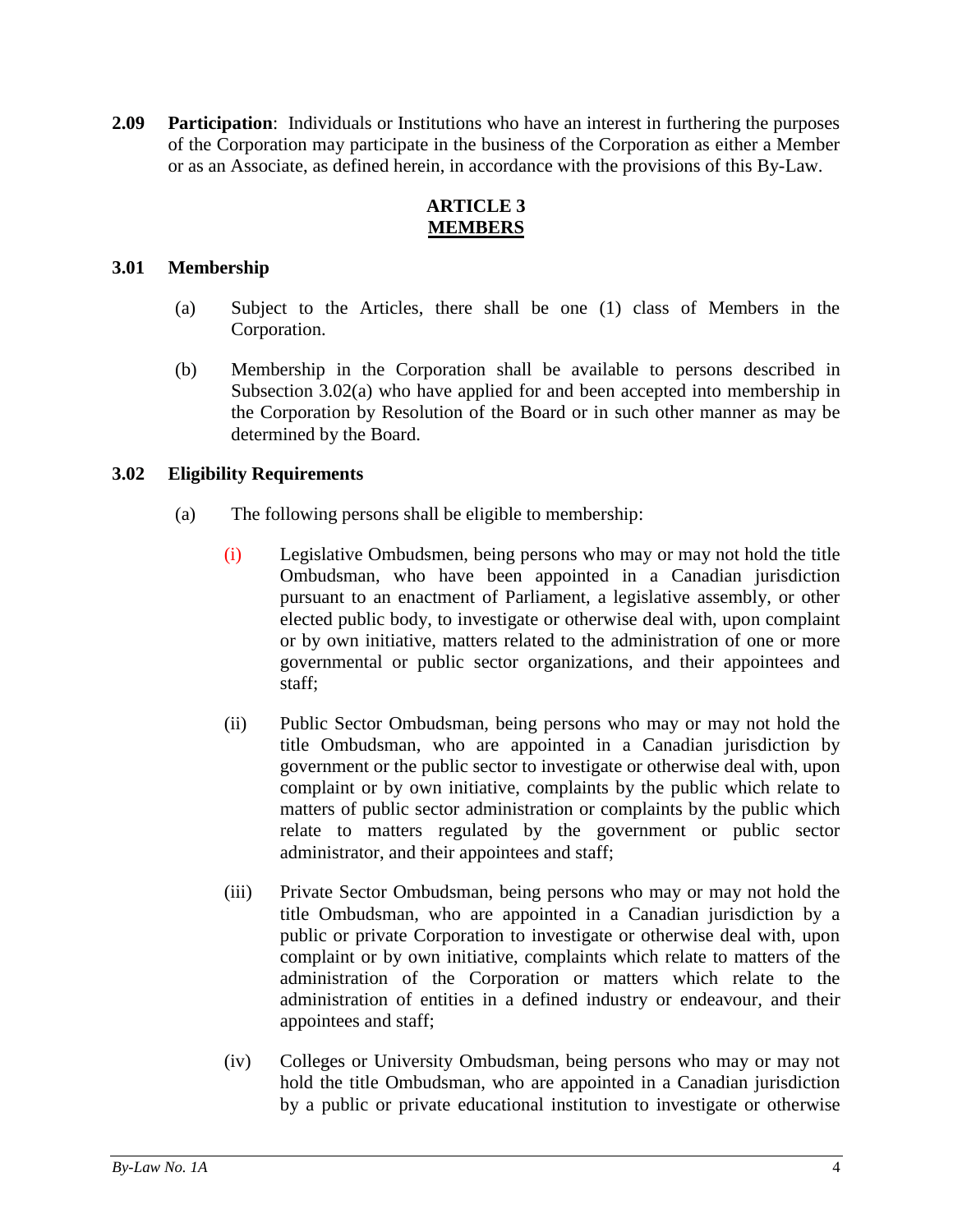deal with, upon complaint or by own initiative, complaints which relate to matters of the administration of the educational institution, and their appointees and staff; and

(v) any other persons not represented at Subsections  $3.02(a)(i)$  to  $3.02(a)(iv)$ who are interested in furthering the purposes of the Corporation and who are not eligible to become an Associate of the Corporation pursuant to [Article 4](#page-10-1) of this By-law.

## <span id="page-8-0"></span>**3.03 Rights and Obligations of Members**

- (a) Each Member shall be entitled to receive notice of, attend and vote at all Meetings of Members and each Member shall be entitled to one (1) vote at such meetings.
- (b) Each Member shall be entitled to receive communications prepared by the Corporation and that are intended for the Members, and be invited to attend all conferences sponsored by the Corporation.
- <span id="page-8-3"></span>(c) Each Member that is an Institution shall notify the Corporation in writing of the name of the individual designated by the Member to act as its authorized representative, to vote on its behalf at any Meeting of Members and to otherwise exercise membership rights on its behalf (the "**Authorized Representative"**). A Member that is an Institution may change its Authorized Representative at any time by written notice to the Corporation, provided such notice is given at least twenty-four (24) hours prior to any Meeting of Members.

# <span id="page-8-1"></span>**3.04 Membership Dues**

- (a) The Board, in its sole discretion, may:
	- (i) require Members to make an annual contribution or pay annual dues, which amounts thereof may differ for Members who are individuals and Members who are Institutions; and
	- (ii) determine the manner in which the contribution is to be made or the fees or dues are to be paid.
- (b) In the event that membership dues are levied, Members shall be notified in writing of the membership dues at any time payable by them and, unless the Board has in its discretion granted an exemption based on exceptional financial difficulties, if any are not paid within one (1) calendar month of the membership renewal date, as the case may be, the Members in default shall thereupon cease to be Members of the Corporation.
- <span id="page-8-2"></span>**3.05 Transferability of Membership**: The interest of a Member in the Corporation is not transferable.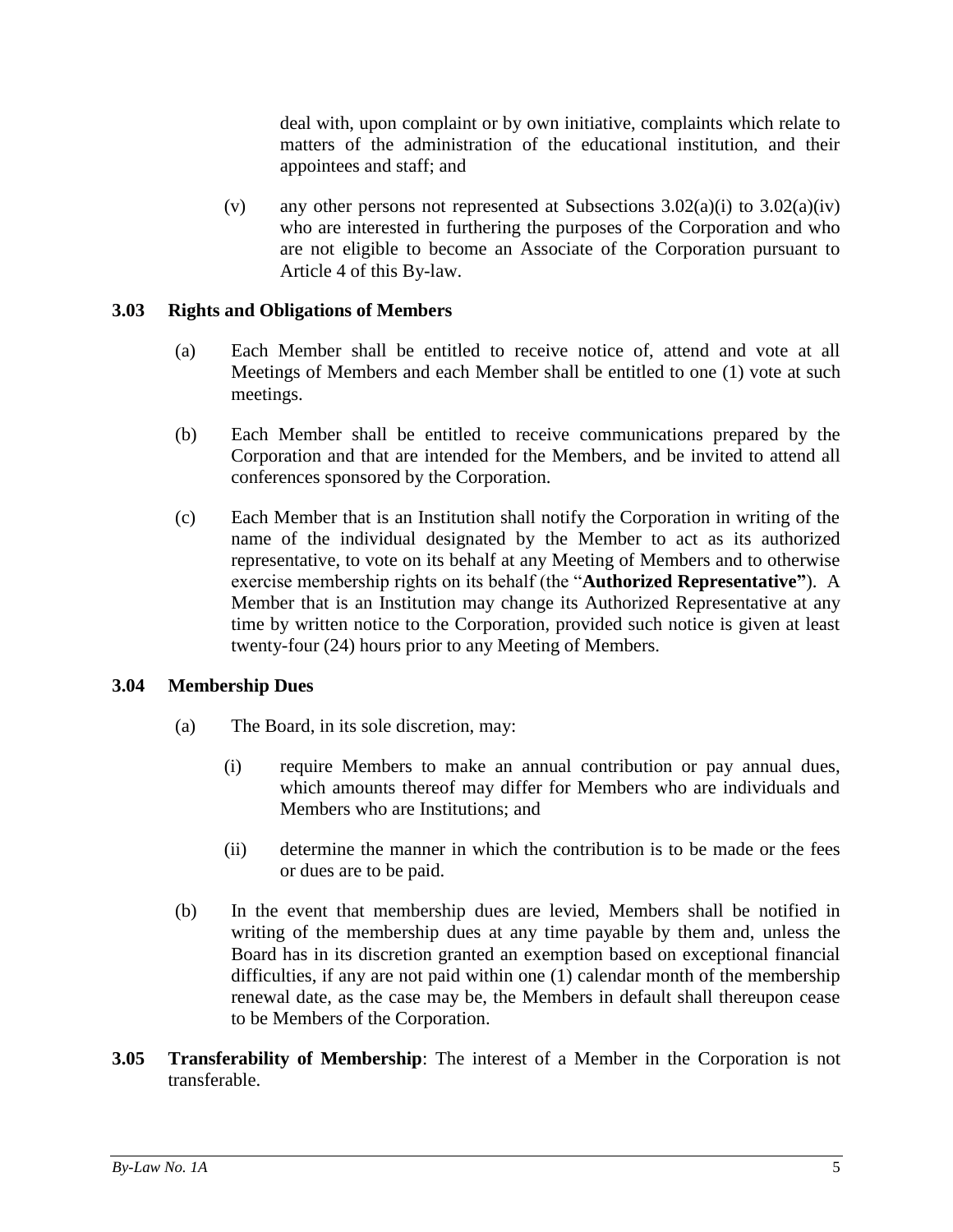- <span id="page-9-0"></span>**3.06 Termination of Membership**: Subject to the Articles, the rights of a Member lapse and cease to exist when the Member's membership terminates for any of the following reasons:
	- (a) the Member dies or, in the case of an Institution, ceases to exist;
	- (b) the Member resigns by delivering a written notice to the Secretary in which case such resignation shall be effective on the date specified in the resignation or, if no time is specified, at the time such resignation is accepted by the Board;
	- (c) the Member is removed in accordance with Section [3.07](#page-9-1) below or the Member's membership is otherwise terminated in accordance with the By-laws;
	- (d) the Member's term of membership, if any, expires; or
	- (e) the Corporation is liquidated or dissolved pursuant to the Act.

## <span id="page-9-1"></span>**3.07 Discipline of Members**

- (a) The Board shall have the authority to suspend or remove any Member from membership in the Corporation for any one or more of the following grounds:
	- (i) violating any provision of the Articles, By-laws, or written policies of the Corporation;
	- (ii) carrying out any conduct which may be detrimental to the Corporation, as determined by the Board in its sole discretion;
- (b) In the event that the Board determines that a Member should be suspended or removed from membership in the Corporation, the President shall provide thirty (30) days' notice of the proposed suspension or removal to the Member and shall provide reasons for the proposed suspension or removal.
- (c) The Member may make written submissions to the President in response to the notice received within such thirty (30) day period.
- (d) In the event that no written submissions are received by the President, the President may proceed to notify the Member that the Member is suspended or removed from membership in the Corporation. If written submissions are received in accordance with this Section, the Board will consider such submissions in arriving at a final decision and shall notify the Member concerning such final decision within a further twenty (20) days from the date of receipt of the submissions.
- (e) The Board's decision shall be final and binding on the Member, without any further right of appeal.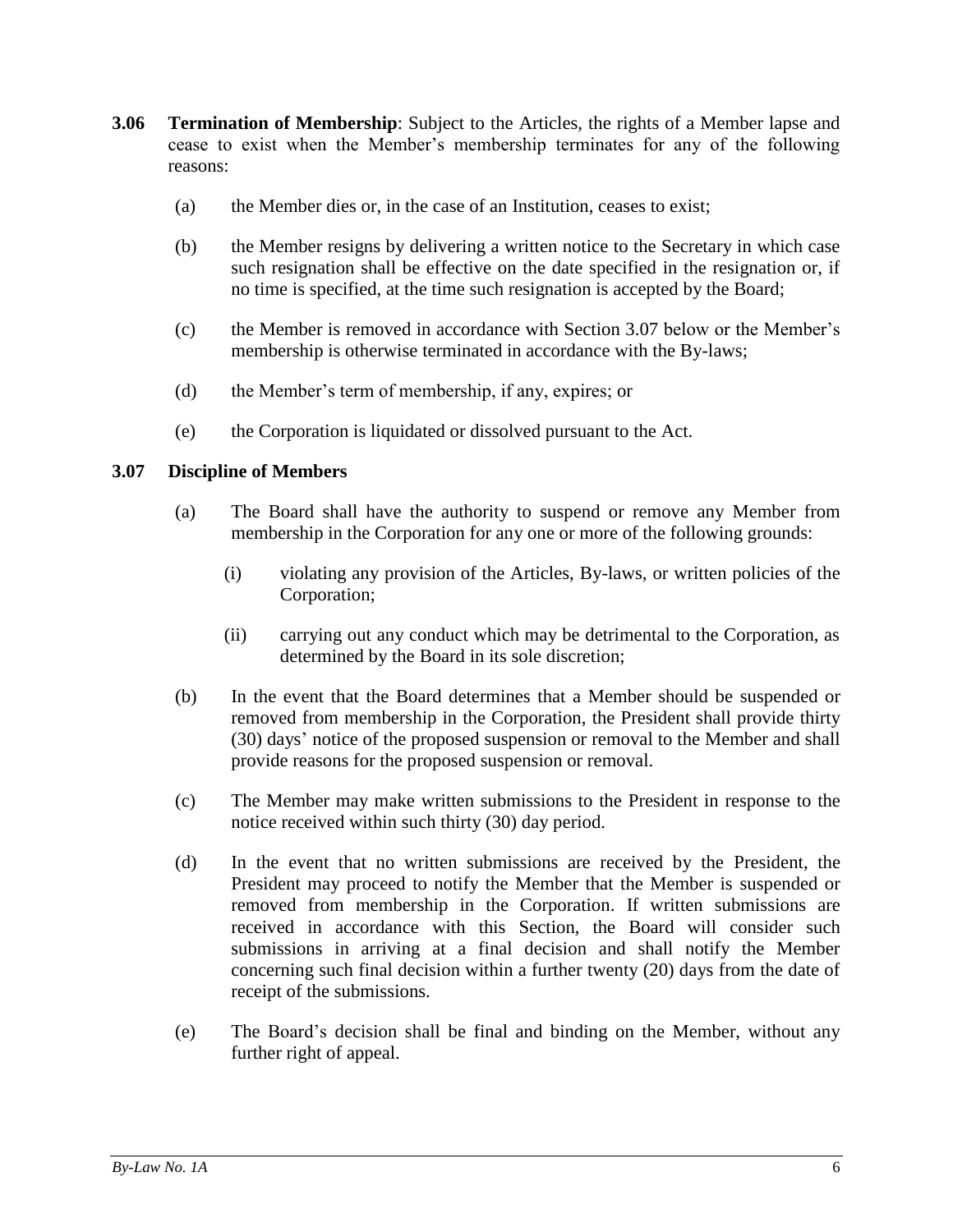- <span id="page-10-0"></span>**3.08 Effect of Termination**: A Member whose membership has been or will be terminated for any reason set out in Section [3.06:](#page-9-0)
	- (a) shall pay to the Corporation, on or before the date on which the termination takes effect, all dues payable to the Corporation levied up to the effective date of the termination; and
	- (b) shall not be entitled to vote at any meeting of the Members that takes place on or after the date on which the termination takes effect.

## **ARTICLE 4 ASSOCIATES**

## <span id="page-10-2"></span><span id="page-10-1"></span>**4.01 Entitlement**:

The Corporation may accept as an Associate any of the following persons:

- (a) **International Associate:** An Ombudsman, their appointees or staff, or persons who have an interest in furthering the purposes of the Corporation, and who are not citizens or residents of Canada;
- (b) **Student Associate:** Students who are interested in promoting the objectives of the Corporation, have a valid student ID card and are enrolled in an education program; and
- (c) **Institutional Associate:** An individual who is employed by, or affiliated with, a Member that is an Institution and who is not the Authorized Representative.
- <span id="page-10-3"></span>**4.02 Eligibility**: The Board shall have the right to determine such other conditions required for an individual to be eligible to become an Associate.
- <span id="page-10-4"></span>**4.03 Rights and Services**: Associates shall be entitled to those Corporation services as the Board may from time to time determine, but shall not be eligible to vote at, to hold elective office in the Corporation, or to claim or advertise that they are Members of the Corporation. Associates shall have the right to receive notice of and attend Meetings of Members, but shall not have the right to vote thereat.
- <span id="page-10-5"></span>**4.04 Termination of Status**: Associate status may be withdrawn at the discretion of the Board.
- <span id="page-10-6"></span>**4.05 Dues**: The annual dues, if any, payable to the Corporation by Associates shall be determined by the Board and levied in accordance with such terms and conditions as shall be determined by the Board.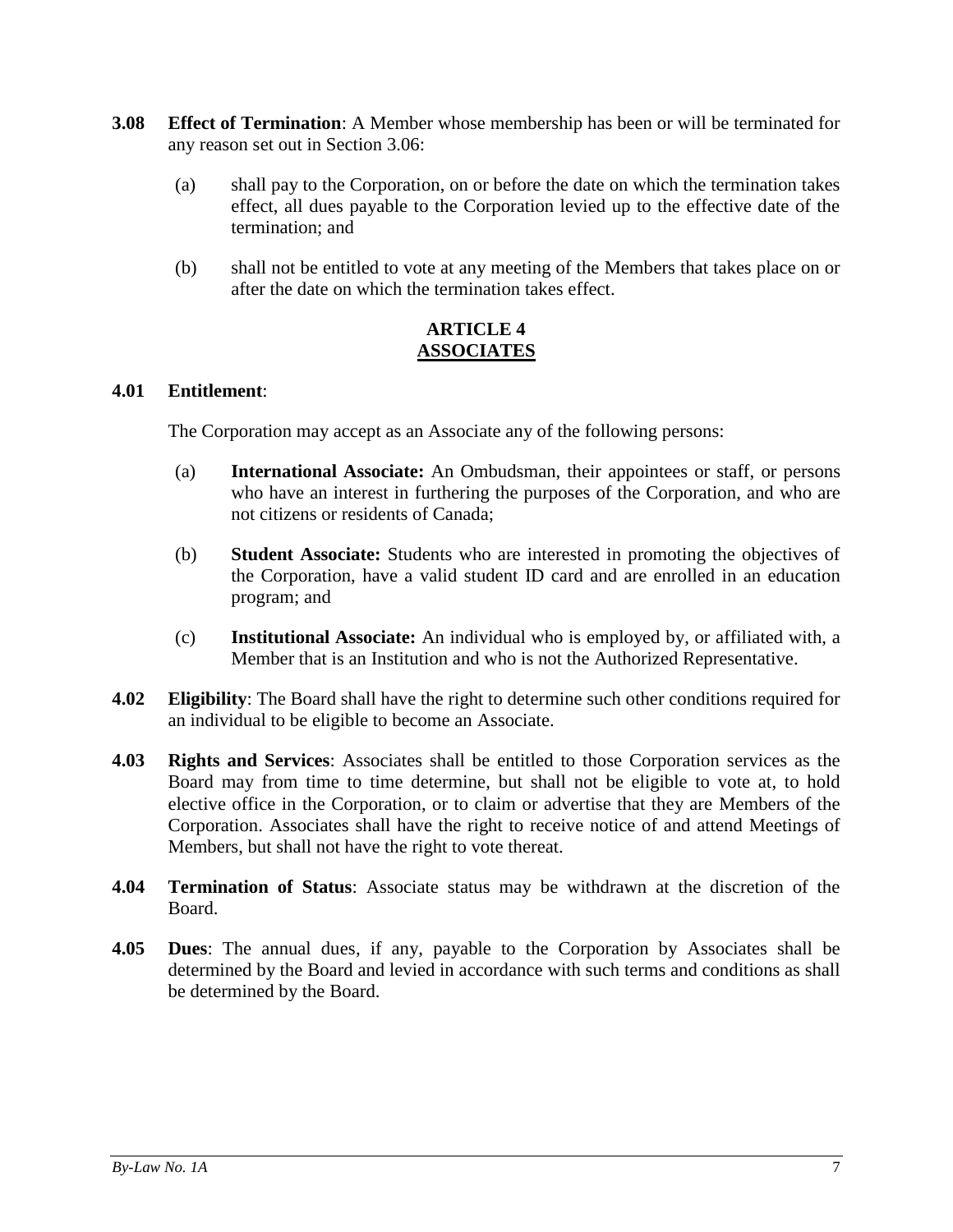#### **ARTICLE 5 MEETINGS OF MEMBERS**

<span id="page-11-1"></span><span id="page-11-0"></span>**5.01 Place of Meetings**: Meetings of Members may be held at the registered office of the Corporation or at any place within Canada determined by the Board or, if all of the Members entitled to vote at such meeting so agree, outside Canada.

#### <span id="page-11-2"></span>**5.02 Annual Meetings**

- (a) The Board shall call an annual meeting no later than fifteen (15) months after the last preceding annual meeting but not later than six (6) months after the end of the Corporation's preceding financial year.
- (b) The Board shall call an annual meeting of Members for the purpose of:
	- (i) considering the financial statements and reports of the Corporation required by the Act to be presented at the meeting;
	- (ii) electing Directors;
	- (iii) appointing an auditor; and
	- (iv) conducting other business ("**Special Business**"), if any, provided that the requirements of Subsection [5.04\(c\)](#page-12-3) have been complied with.

#### <span id="page-11-6"></span><span id="page-11-5"></span><span id="page-11-3"></span>**5.03 Special Meetings**

- (a) The President, the Vice-President, or the Board may at any time call a Special Meeting of Members for the transaction of any business which may properly be brought before the Members. The Board shall call a Special Meeting of Members in accordance with Section 167 of the Act, on written requisition of Members carrying not less than five per cent (5%) of the voting rights.
- (b) If the Directors do not call a meeting within twenty-one (21) days of receiving the requisition referred to in Subsection [5.03\(a\),](#page-11-6) any Member who signed the requisition may call the meeting.

#### <span id="page-11-4"></span>**5.04 Notice of Meetings**

- <span id="page-11-9"></span><span id="page-11-8"></span><span id="page-11-7"></span>(a) Notice of the time and place of a Meeting of Members shall be sent to the following:
	- (i) to each Member entitled to attend the meeting;
	- (ii) to the Directors;
	- (iii) to the auditor of the Corporation;
	- (iv) to Associates; and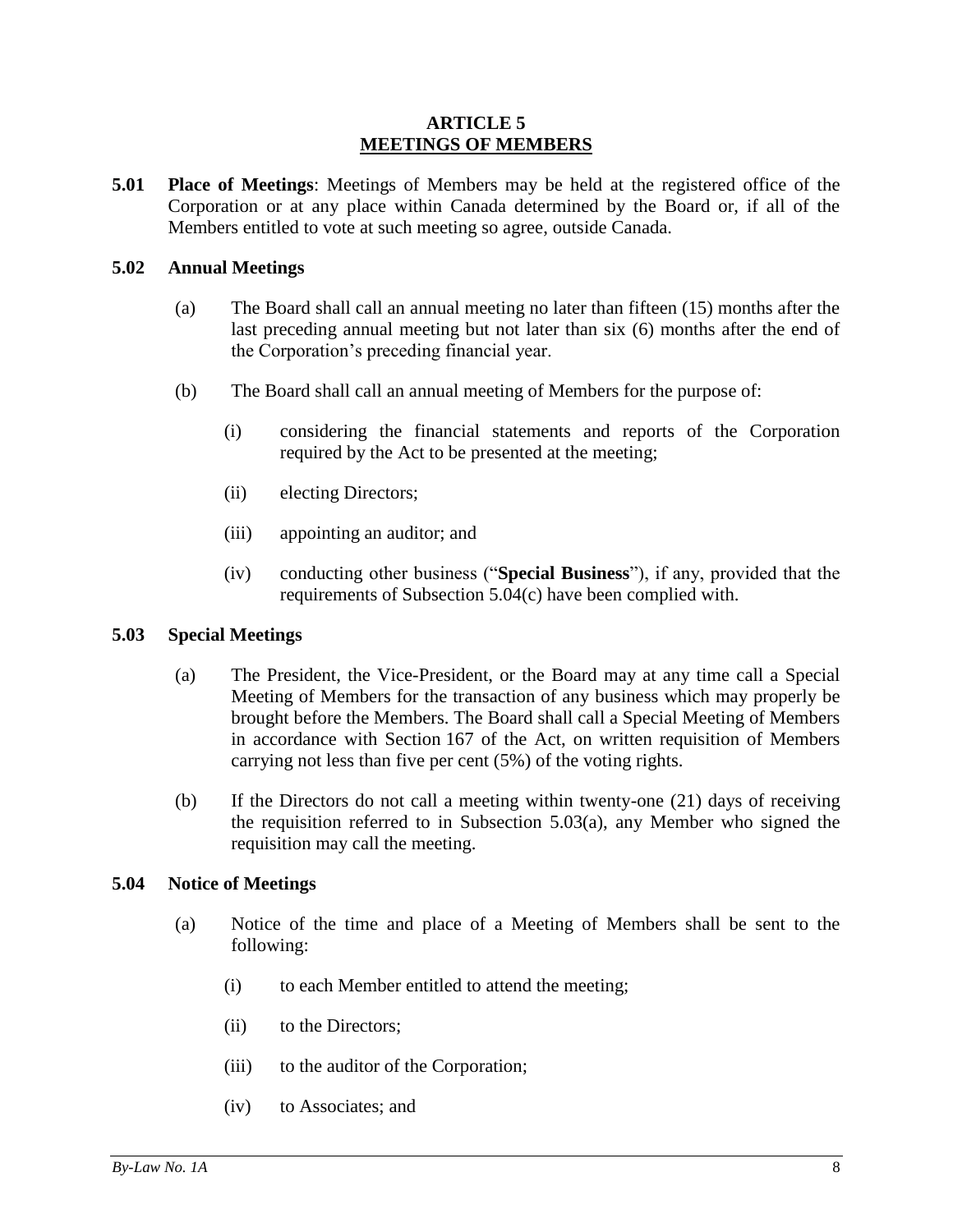- (v) to such other persons that are entitled to attend a Meeting of Members.
- <span id="page-12-4"></span>(b) Notice of the time and place of a Meeting of Members shall be given to each of the persons set out in Subsection  $5.04(a)(i)$ [-\(iii\)](#page-11-8) by the following means:
	- (i) by mail, courier or personal delivery to each Member entitled to vote at the meeting during a period of 21 to 60 days before the day on which the meeting is to be held; or
	- (ii) by telephonic, electronic or other communication facility to each Member entitled to vote at the meeting during a period of 21 to 35 days before the day on which the meeting is to be held.
- <span id="page-12-3"></span>(c) Notice of the time and place of a Meeting of Members shall be given to each of the persons set out in Subsection  $5.04(a)(iv)-(v)$  $5.04(a)(iv)-(v)$  by any means determined by the Board from time to time.
- (d) Notice of a Meeting of Members at which Special Business is to be transacted shall:
	- (i) state the nature of that business in sufficient detail to permit the Member to form a reasoned judgment on the business to be transacted;
	- (ii) provide the text of any Special Resolution or By-law to be submitted to the meeting; and
	- (iii) remind the Member that the Member has the right to vote by proxy.
- (e) Pursuant to Subsection 197(1) of the Act, a Special Resolution of the Members is required to make any amendment to the By-laws to change the manner of giving notice to Members entitled to vote at the meeting at a Meeting of Members.
- <span id="page-12-0"></span>**5.05 Waiving Notice**: A person entitled to notice of a Meeting of Members may in any manner and at any time waive notice of a Meeting of Members, and attendance of any such person at a Meeting of Members is a waiver of notice of the meeting, except where such person attends a meeting for the express purpose of objecting to the transaction of any business on the grounds that the meeting is not lawfully called.
- <span id="page-12-1"></span>**5.06 Persons Entitled to be Present**: The only persons entitled to be present at a Meeting of Members shall be the Members, the Directors, the officers, the Associates, the auditor of the Corporation and such other persons who are entitled or required under any provision of the Act or By-laws of the Corporation to be present at the meeting. Any other person may be admitted on the invitation of the chair of the meeting or by Ordinary Resolution of the Members.
- <span id="page-12-2"></span>**5.07 Chair of the Meeting**: The chair of a Meeting of Members shall be the President or the Vice-President if the President is absent or unable to act. In the event that the President and the Vice-President are absent, the Members who are present and entitled to vote at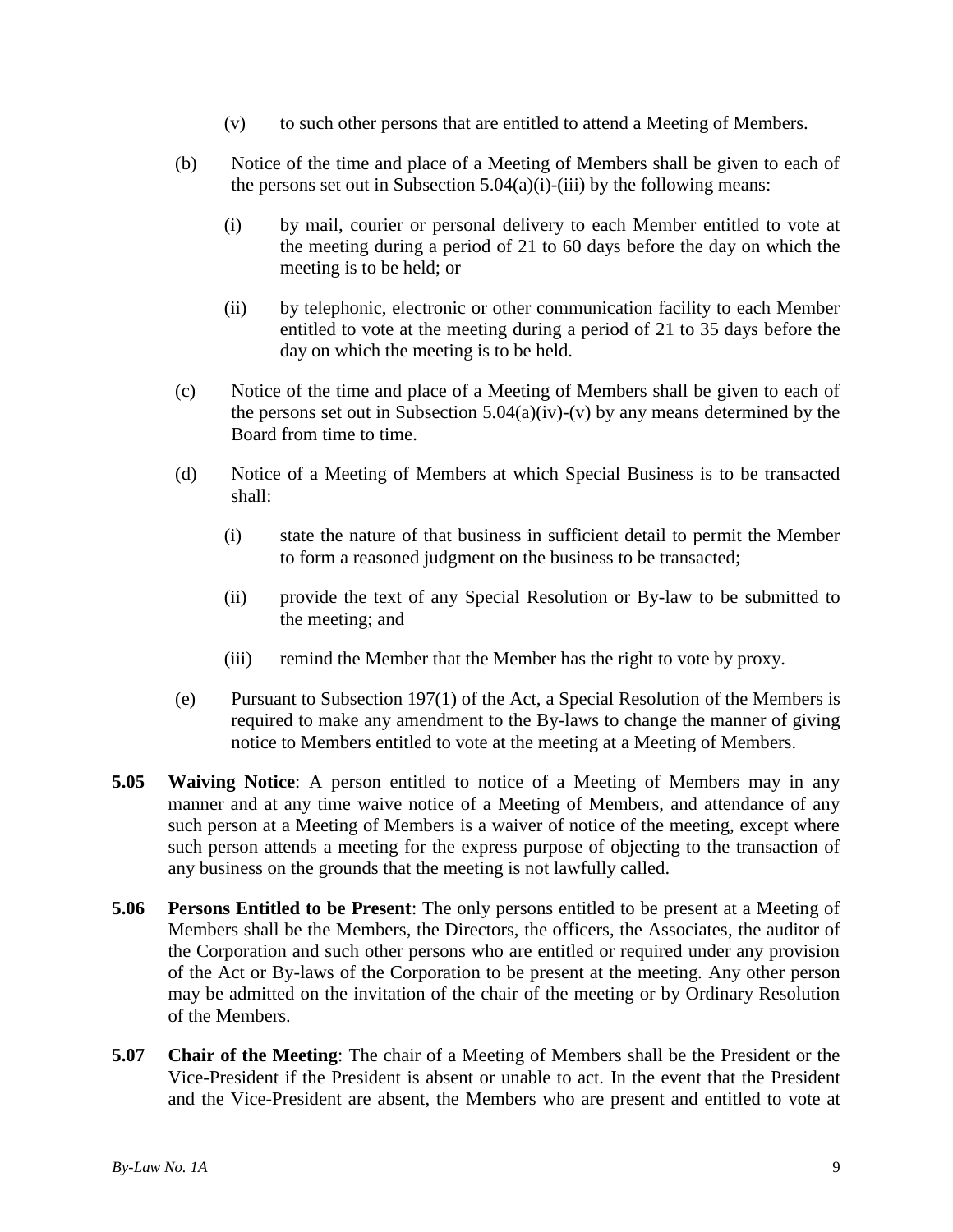the meeting shall choose another Director to chair the meeting, and if no Director is present or if all the Directors present decline to chair the meeting, then the Members who are present and entitled to vote at the meeting shall choose one of their number to chair the meeting.

## <span id="page-13-0"></span>**5.08 Quorum**:

- (a) A quorum at any Meeting of the Members shall be five (5) Members entitled to vote at the meeting. For the purpose of determining quorum, a Member may be present in person, by proxy, or by telephonic and/or other electronic means.
- (b) If a quorum is present at the opening of a Meeting of Members, the Members present may proceed with the business of the meeting even if a quorum is not present throughout the meeting. If a quorum is not present at the opening of a Meeting of Members, the Members present may adjourn the meeting to a fixed time and place but may not transact any other business.

## <span id="page-13-1"></span>**5.09 Participation at Meetings by Telephone or Electronic Means**:

- (a) Any person entitled to attend a Meeting of Members may participate in the meeting using telephonic, electronic or other communications means that permit all participants to communicate adequately with each other during the meeting, if the Corporation makes available such a communication facility or the person in question has access to such a communication facility.
- (b) A person participating in the meeting by any such means shall be deemed to have been present at that meeting.
- (c) A person participating by telephonic, electronic or other communication facility may vote by any such means if the facility, when necessary, can be adapted so that the votes can be gathered in a manner that permits their subsequent verification and permits the tallied votes to be presented to the Corporation without it being possible for the Corporation to identify how a particular Member or group of Members voted.
- <span id="page-13-2"></span>**5.10 Meeting Held by Electronic Means**: If the Directors or Members call a Meeting of Members, those Directors or Members, as the case may be, may determine that the meeting shall be held, in accordance with the Act, entirely by means of teleconference or an electronic or other communication facility that permits all participants to communicate adequately with each other during the meeting.
- <span id="page-13-3"></span>**5.11 Adjournment**: The chair of the meeting may, with the consent of the Members by Ordinary Resolution, adjourn the same from time to time to a fixed time and place and no notice of such adjournment need be given to the Members provided the adjourned meeting takes place within thirty-one (31) days of the original meeting. Any business may be brought before or dealt with at any adjourned meeting which might have been brought before or dealt with at the original meeting in accordance with the notice calling the same.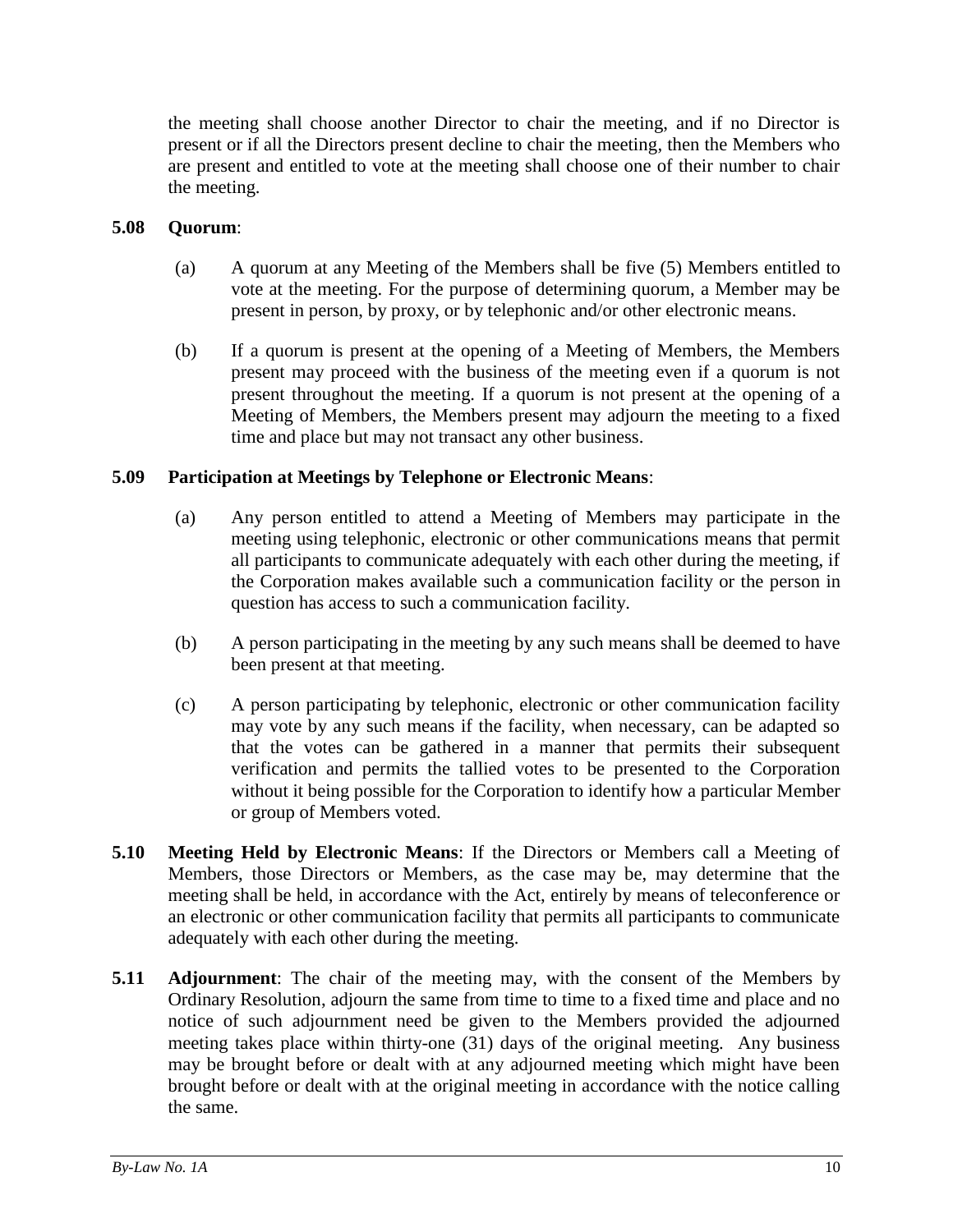- <span id="page-14-0"></span>**5.12 Absentee Voting**: Subject to compliance with the Act, in addition to voting in person, every Member entitled to vote at a Meeting of Members may vote by any of the following means:
	- (a) by appointing a proxyholder or one or more alternate proxyholders, who shall be Members, to attend and act at the meeting in the manner and to the extent and with the authority conferred by the proxy, subject to the following requirements:
		- (i) a proxy is valid only at the meeting in respect of which it is given or at a continuation of that meeting after an adjournment;
		- (ii) a Member may revoke a proxy by depositing an instrument or act in writing executed by the delegate
			- (A) at the registered office of the Corporation no later than the last business day preceding the day of the meeting, or the last business day preceding the day of the continuation of that meeting after an adjournment of that meeting, at which the proxy is to be used, or
			- (B) with the President on the day of the meeting or the day of the continuation of that meeting after an adjournment of that meeting;
		- (iii) a proxyholder or an alternate proxyholder has the same rights as the Member by whom they were appointed, including the right to speak at a Meeting of Members in respect of any matter, to vote by way of ballot at the meeting, to demand a ballot at the meeting and, except where a proxyholder or an alternate proxyholder has conflicting instructions from more than one Member, to vote at the meeting by way of a show of hands;
		- (iv) the form of proxy shall be in the form created by the Corporation, provided that it shall comply with the requirements of the Act and the Regulations; and
		- (v) a form of proxy that, if signed, has the effect of conferring a discretionary authority in respect of amendments to matters identified in the notice of meeting or other matters that may properly come before the meeting must contain a specific statement to that effect;
	- (b) by using a mailed-in ballot in the form provided by the Corporation provided that the Corporation has a system that enables the votes to be gathered in a manner that permits their subsequent verification and permits the tallied votes to be presented to the Corporation without it being possible for the Corporation to identify how each Member voted; or
	- (c) by means of a telephonic, electronic or other communication facility, if the facility enables the votes to be gathered in a manner that permits their subsequent verification and permits the tallied votes to be presented to the Corporation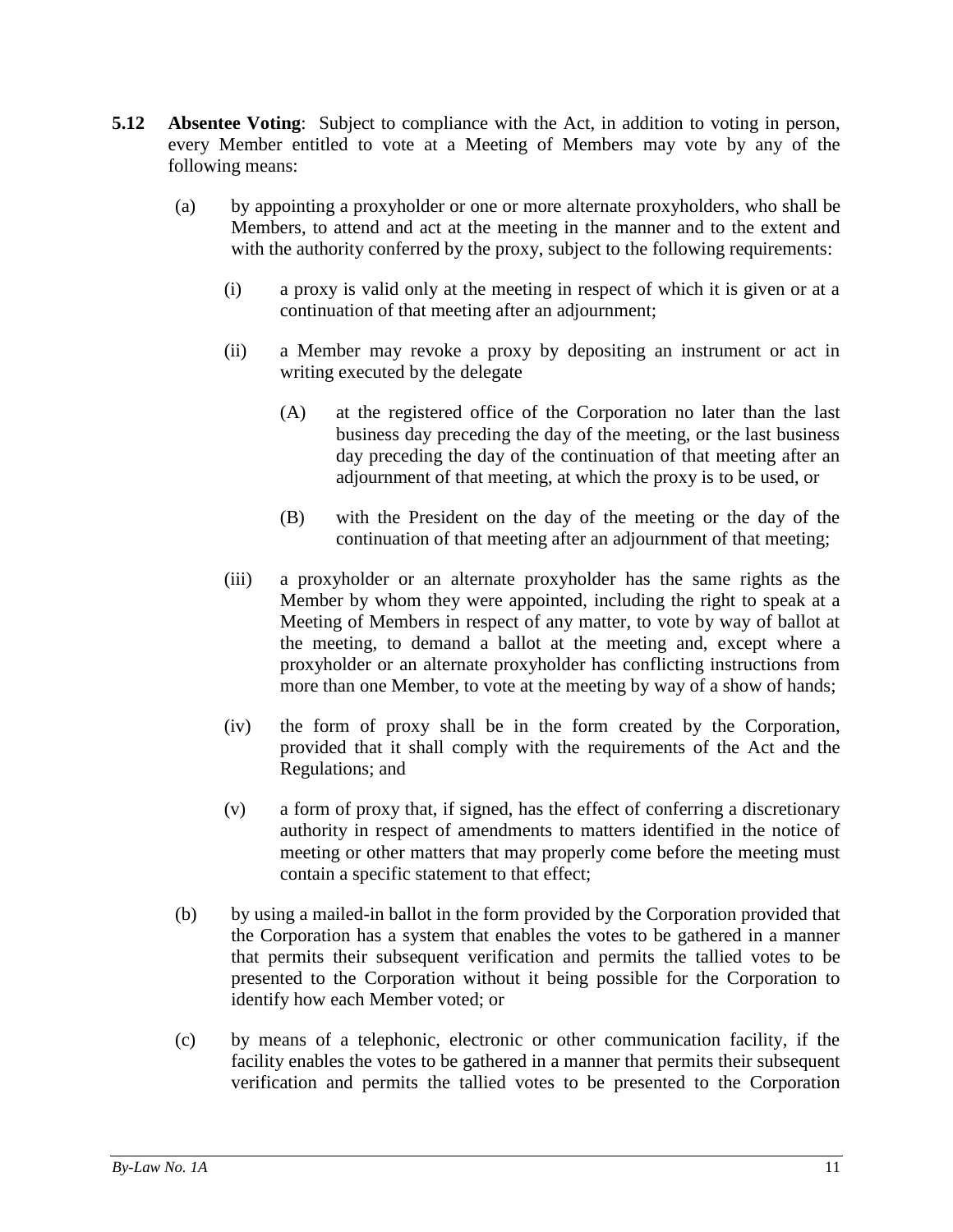without it being possible for the Corporation to identify how each Member voted.

- <span id="page-15-0"></span>**5.13 Votes to Govern**: Subject to the Act and the By-laws, all questions proposed for consideration of the Members shall be determined by Ordinary Resolution. In case of an equality of votes, the chair of the meeting shall have a second or casting vote in addition to the vote to which the chair may be otherwise entitled.
- <span id="page-15-1"></span>**5.14 Show of Hands**: Subject to the Act and Section [5.15,](#page-15-2) except where a ballot is demanded, voting on any question proposed for consideration at a Meeting of Members shall be by show of hands, and a declaration by the chair of the meeting as to whether or not the question or motion has been carried and an entry to that effect in the minutes of the meeting shall, in the absence of evidence to the contrary, be evidence of the fact without proof of the number or proportion of the votes recorded in favour of or against the motion.
- <span id="page-15-2"></span>**5.15 Ballots**: For any question proposed for consideration at a Meeting of Members, either before or after a vote by show of hands has been taken, the chair of the meeting, or any Member or proxyholder may demand a ballot, in which case the ballot shall be taken in such manner as the chair directs and the decision of the Members on the question shall be determined by the result of such ballot.

# <span id="page-15-3"></span>**5.16 Resolution in Lieu of Meeting**:

- (a) Subject to Section [5.16\(b\),](#page-15-7) a resolution in writing signed by all the Members entitled to vote on that resolution at a meeting of Members (a "**Members' Resolution in Writing**") is as valid as if it had been passed at a meeting of the members.
- <span id="page-15-7"></span>(b) The Members cannot make a decision by a Members' Resolution in Writing to remove or replace a Director or a public accountant where such Director or public accountant, as the case may be, has submitted to the Corporation, in accordance with the Act, a written statement giving reasons for resigning or for opposing their removal or replacement. In that case, a Meeting of Members shall be called in accordance with the By-laws and the Act to deal with such matters.

## **ARTICLE 6 DIRECTORS**

- <span id="page-15-5"></span><span id="page-15-4"></span>**6.01 Duty to Supervise Management**: Subject to the Act and the Articles, the Board shall supervise the management of the activities and affairs of the Corporation.
- <span id="page-15-6"></span>**6.02 Number**: If the Articles do not provide for a minimum and maximum number of Directors, the Board shall consist of the fixed number of Directors specified in the Articles. If the Articles provide for a minimum and maximum number of Directors, the Board shall be comprised of the fixed number of Directors as determined from time to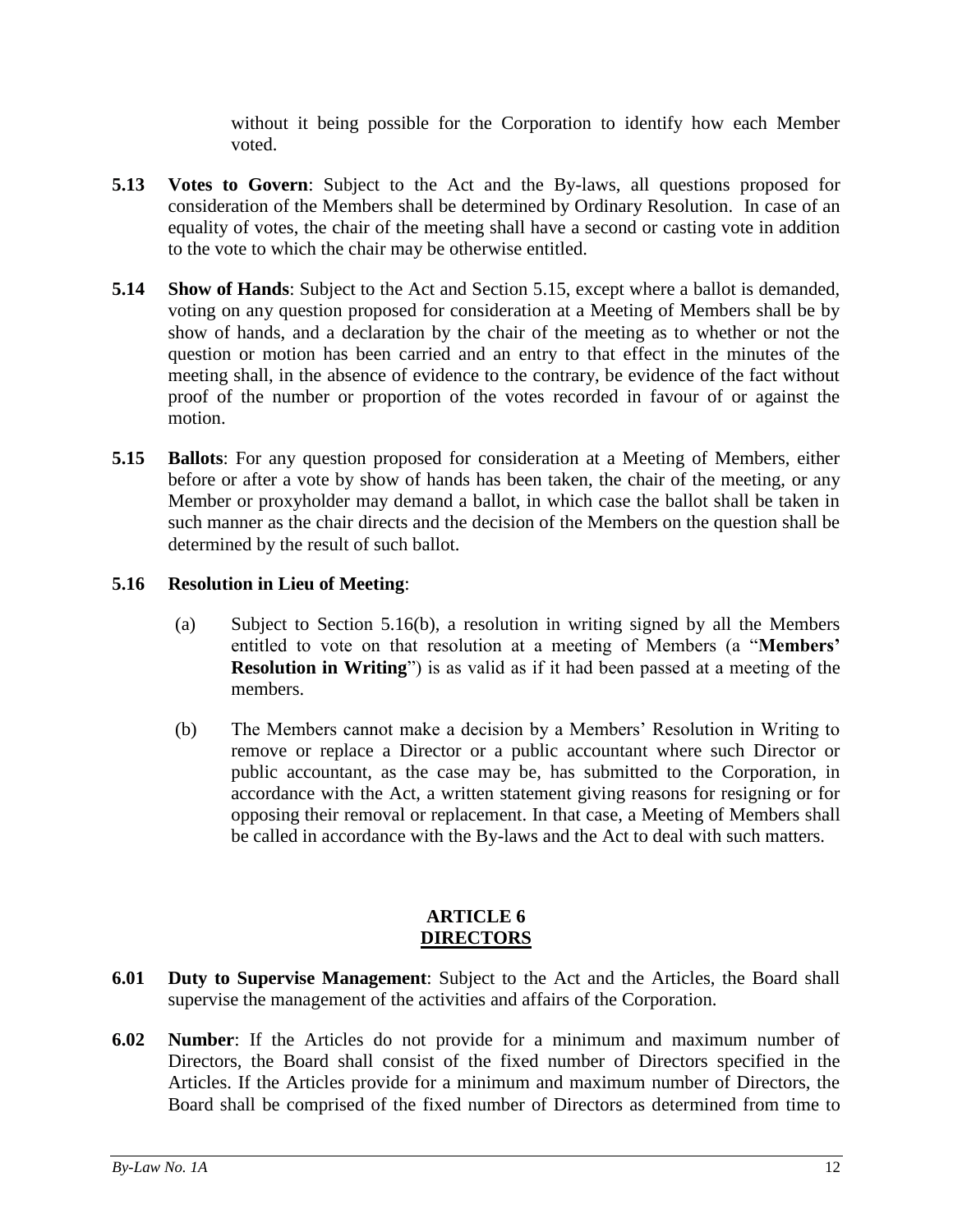time by Ordinary Resolution or, if the Ordinary Resolution empowers the Board to determine the number, by Resolution of the Board. In the case of a soliciting corporation, the number of Directors may not be fewer than three, at least two of whom are not officers or employees of the Corporation or its affiliates.

## <span id="page-16-0"></span>**6.03 Board Composition**:

- (a) The Board shall consist of at least one head of an ombudsman organization from each of the following categories:
	- (i) Legislative Ombudsman;
	- (ii) Public Sector Ombudsman;
	- (iii) Private Sector Ombudsman; and
	- (iv) Colleges and University Ombudsman.
- (b) The Board shall not consist of more than one Director employed by, or affiliated with, a single Institution.
- <span id="page-16-1"></span>**6.04 Qualifications**: The following individuals are disqualified from being a Director:
	- (a) anyone who is less than 18 years of age;
	- (b) anyone who has been declared incapable by a court in Canada or in another country;
	- (c) anyone who is not an individual;
	- (d) anyone who is not a Member, an Authorized Representative, or such other nominee put forward by an Authorized Representative;
	- (e) anyone who does not have the power under law to contract; and
	- (f) anyone who has the status of bankrupt.

#### <span id="page-16-2"></span>**6.05 Election and Term**:

- (a) Subject to the Act and the provisions of this By-law, the Directors shall be elected by the Members at each annual meeting at which an election of Directors is required from among the list of nominees put forward by the Nominating Committee or in accordance with any nominations policy of the Board.
- (b) A Director's term of office shall be from the date of the meeting at which the Director is elected until the second annual meeting next following (e.g. 2 years) or until that Director's successor is elected. There is no limit on the number of consecutive terms that can be served by a Director.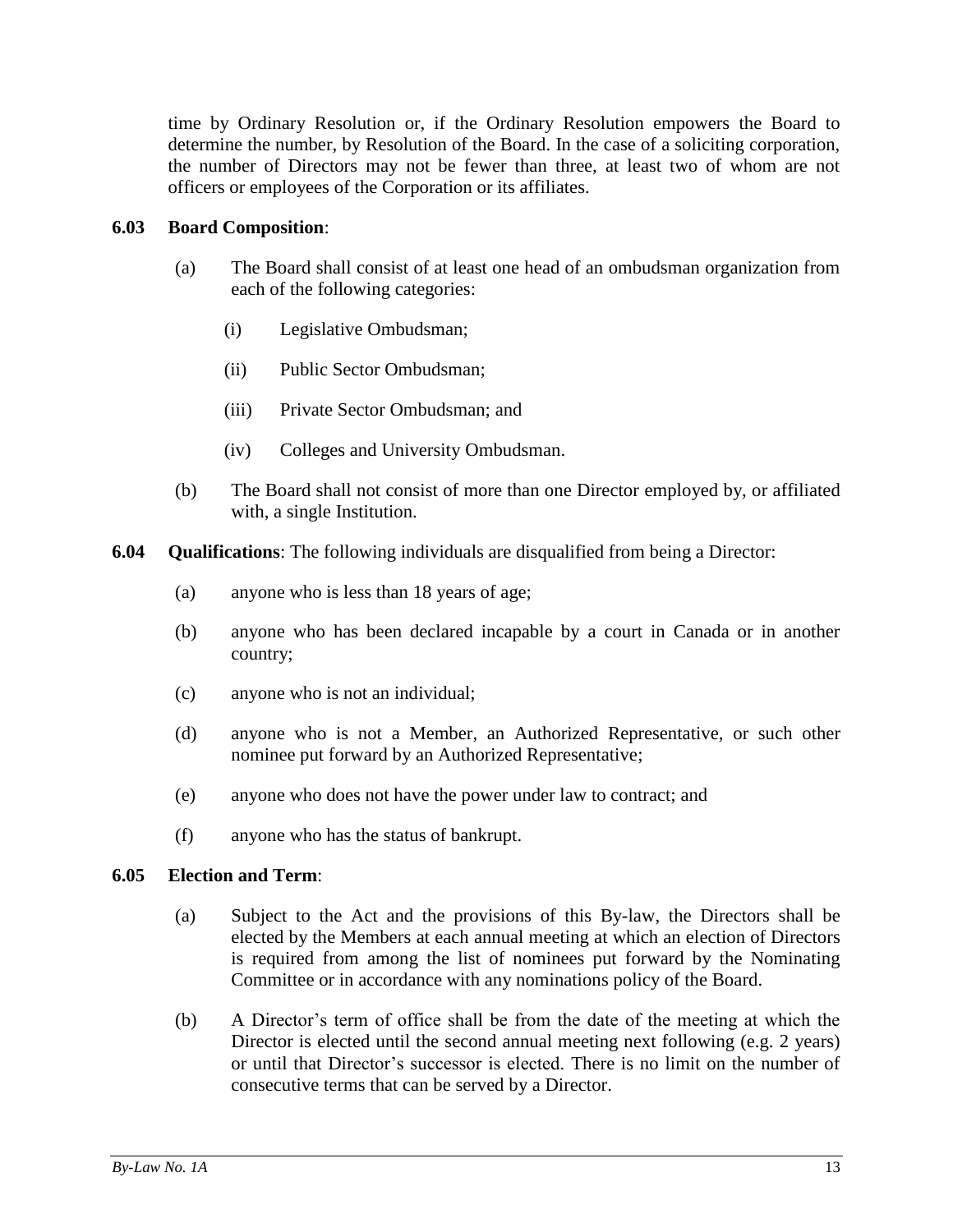- (c) A Director's term of office shall not be affected by any change in employment during the course of the Director's term, nor shall any change in employment be deemed to violate Subsection 6.03(b).
- <span id="page-17-0"></span>**6.06 Consent**: A Director who is elected or appointed must consent to hold office as a Director by any of the following means:
	- (a) if present at the meeting at which the election or appointment takes place, by not refusing to hold office,
	- (b) if not present at the meeting at which the election or appointment takes place, by either:
		- (i) consenting to hold office in writing before the election or appointment takes place or within ten (10) days after the day on which the election or appointment took place; or
		- (ii) by acting as a Director after such person's election or appointment.
- <span id="page-17-1"></span>**6.07 Vacation of Office**: A Director ceases to hold office when the Director dies, resigns, is removed from office by the Members or becomes disqualified to serve as Director.
- <span id="page-17-2"></span>**6.08 Resignation**: A Director may resign from office by giving a written resignation to the Secretary and such resignation becomes effective when received by the Corporation or at the time specified in the resignation, whichever is later.
- <span id="page-17-3"></span>**6.09 Removal**: The Members may, by Ordinary Resolution passed at a Meeting of Members, remove any Director from office before the expiration of the Director's term and may elect a qualified individual to fill the resulting vacancy for the remainder of the term of the Director so removed, failing which such vacancy may be filled by the Board.
- <span id="page-17-4"></span>**6.10 Director's Statement**: A Director is entitled to submit to the Corporation a written statement giving reasons for resigning or for opposing the removal or replacement of the Director if a Meeting of Members is called for that purpose. If a Director submits such a statement, the Corporation shall comply with Section 131 of the Act.

# <span id="page-17-6"></span><span id="page-17-5"></span>**6.11 Filling Vacancies**

- (a) Subject to the Act and to Section [6.09](#page-17-3) of this By-law, a vacancy on the Board may be filled for the remainder of the term by a qualified individual by the affirmative votes of a majority of the remaining Directors, provided there is quorum.
- (b) Notwithstanding Subsection [6.11\(a\)](#page-17-6) of this By-law, if there is not a quorum of Directors or if a vacancy results from either (i) a change to the minimum or maximum number of Directors provided in the Articles or (ii) a failure to elect the number of Directors required to be elected at any Meeting of Members, the Directors then in office shall call a Special Meeting of Members to fill the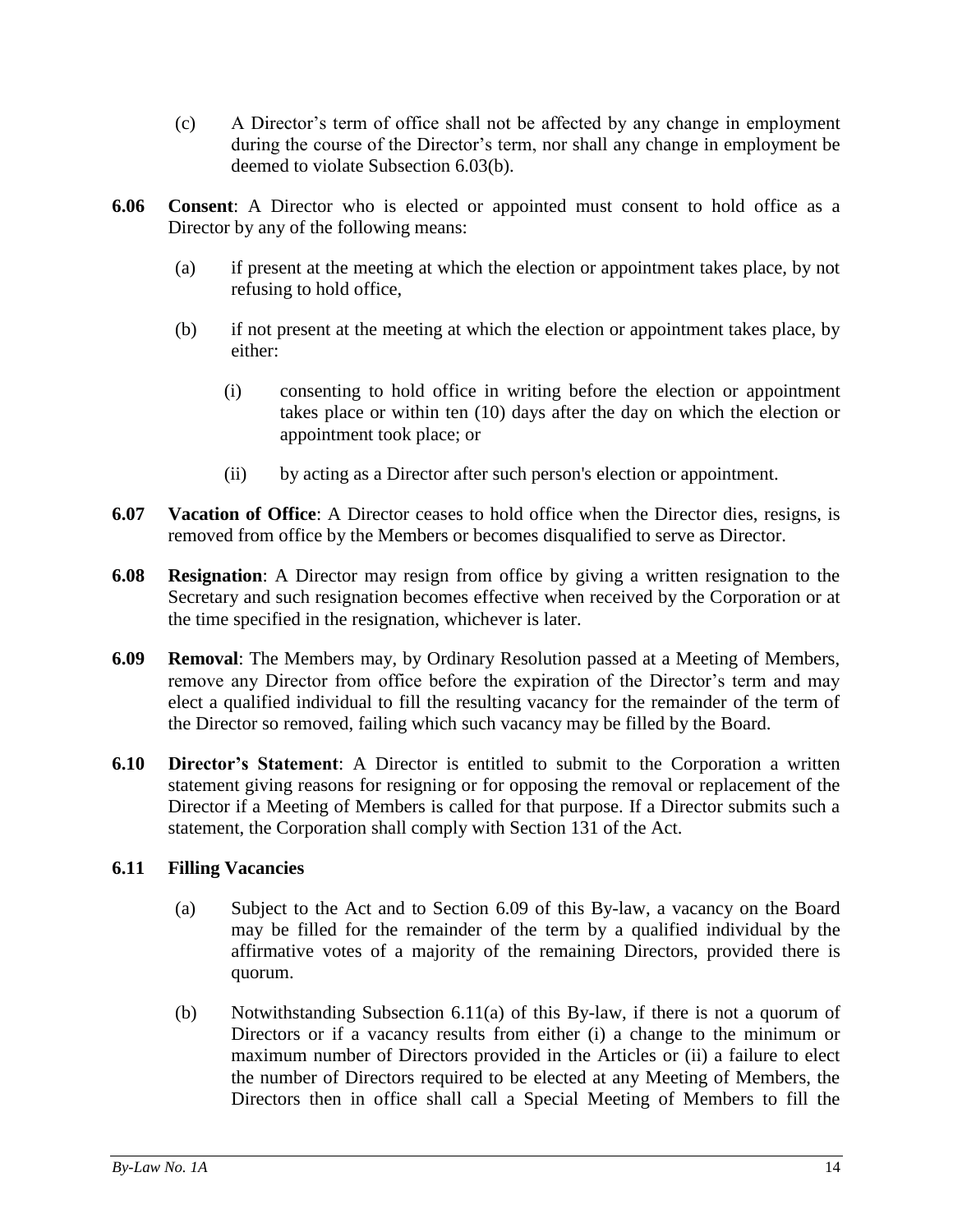vacancy and, if they fail to call a meeting or if there are no Directors then in office, the meeting may be called by any Member.

- <span id="page-18-0"></span>**6.12 Remuneration and Expenses**: The Directors shall serve as such without remuneration and no Director shall directly or indirectly receive any profit from his or her position as such. The Board may, by Resolution of the Board, fix the reasonable remuneration of the officers of the Corporation, if any, except that no officer who is also a Director shall be entitled to receive remuneration for acting as such. Any Director or officer of the Corporation may receive reimbursement for reasonable expenses incurred on behalf of the Corporation in their respective capacities as a Director or officer.
- <span id="page-18-1"></span>**6.13 Borrowing Powers**: The Board may, without authorization of the Members:
	- (a) borrow money on the credit of the Corporation;
	- (b) issue, reissue, sell, pledge or hypothecate debt obligations of the Corporation;
	- (c) give a guarantee of the Corporation to secure performance of an obligation of any person; and
	- (d) mortgage, hypothecate, pledge or otherwise create a security interest in all or any property of the Corporation, owned or subsequently acquired, to secure any debt obligation of the Corporation.
- <span id="page-18-2"></span>**6.14 Delegation of Borrowing Powers.** Subject to the Articles and By-laws, the Board may delegate the powers referred to in Section [6.13](#page-18-1) to a Director, a committee of Directors or an officer.

## **ARTICLE 7 COMMITTEES**

#### <span id="page-18-4"></span><span id="page-18-3"></span>**7.01 Executive Committee**:

- (a) The Board may establish an Executive Committee comprised of the President, Vice-President, Secretary and Treasurer, and delegate to such committee any of the powers of the Board except those which may not be delegated by the Board pursuant to Subsection 138(2) of the Act.
- (b) Subject to the By-Laws and any Resolution of the Board, the Executive Committee may otherwise meet for the transaction of business, adjourn and otherwise regulate its meetings as it sees fit, and may from time to time adopt, amend or repeal rules or procedures in this regard.
- (c) Members of the Executive Committee shall be subject to removal by Resolution of the Board.
- (d) Members of the Executive Committee shall serve as such without remuneration, but may be reimbursed for reasonable expenses incurred in performing their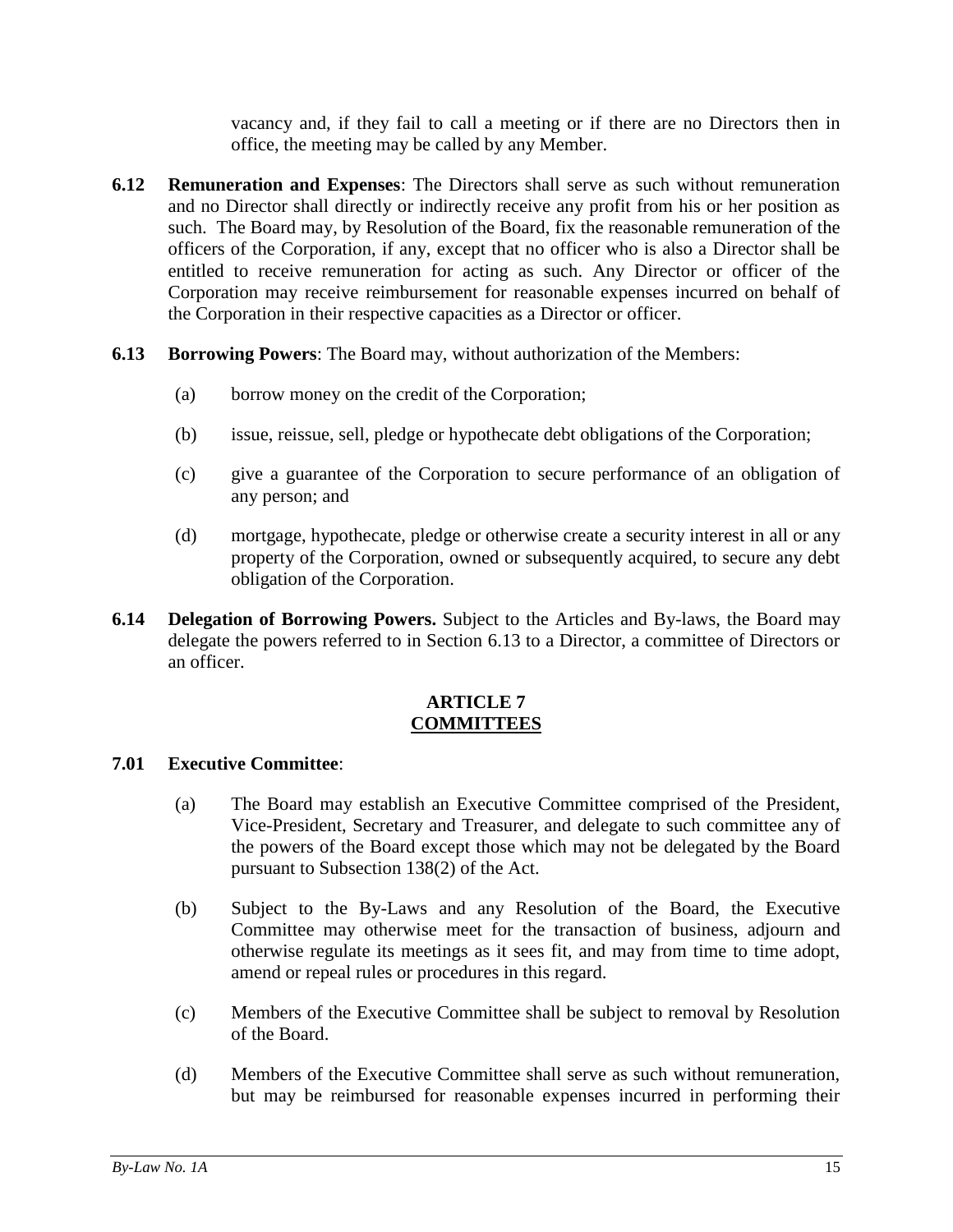duties.

# <span id="page-19-5"></span><span id="page-19-0"></span>**7.02 Nominating Committee.**

- (a) The Board shall establish a Nominating Committee and the terms of references for such committee (the "NomCom Terms of Reference"). The NomCom Terms of Reference shall, subject to subsections [7.02\(a\)](#page-19-5) to [7.02\(e\)](#page-19-6) of this By-law, delineate the role and responsibilities of the Nominating Committee as well as any other rules applicable thereto.
- (b) The Nominating Committee shall strive to ensure that the Board's composition reflects the diversity of the community served by the Corporation with respect to demographics, culture, language, economic status, geographic location, gender and ethnicity.
- (c) The Board shall appoint the members of the Nominating Committee. Members of the Nominating Committee shall be subject to removal by Ordinary Resolution of the Board.
- (d) The Nominating Committee may meet for the transaction of business, adjourn and otherwise regulate its meetings, as it sees fit and may from time to time adopt, amend or repeal rules or procedures in this regard.
- <span id="page-19-6"></span>(e) Members of the Nominating Committee shall serve as such without remuneration, but may be reimbursed for reasonable expenses incurred in performing their duties.
- <span id="page-19-1"></span>**7.03 Other Committees**: The Board may from time to time appoint any other committee or advisory body, as it deems necessary or appropriate for such purposes and, subject to the Act, with such powers as the Board shall see fit. Any such committee may formulate its own rules of procedure, subject to such regulations or directions as the Board may from time to time make. Any committee member may be removed by Resolution of the Board. Committee members shall serve as such without remuneration, but may be reimbursed for reasonably expenses incurred in performing their duties.

# **ARTICLE 8 MEETINGS OF DIRECTORS**

- <span id="page-19-3"></span><span id="page-19-2"></span>**8.01 Place of Meetings**: Meetings of the Board may be held at any time and place within or outside of Canada as the Board may determine.
- <span id="page-19-4"></span>**8.02 Regular Meetings**: The Board may appoint a day or days in any month or months for regular meetings of the Board at a place and hour to be named, provided that the Board shall meet at least one (1) time per financial year. A copy of any Resolution of the Board fixing the place and time of such regular meetings of the Board shall be sent to each Director immediately after being passed, but no other notice shall be required for any such regular meeting except if Subsection 136(3) of the Act requires the purpose thereof or the business to be transacted to be specified in the notice.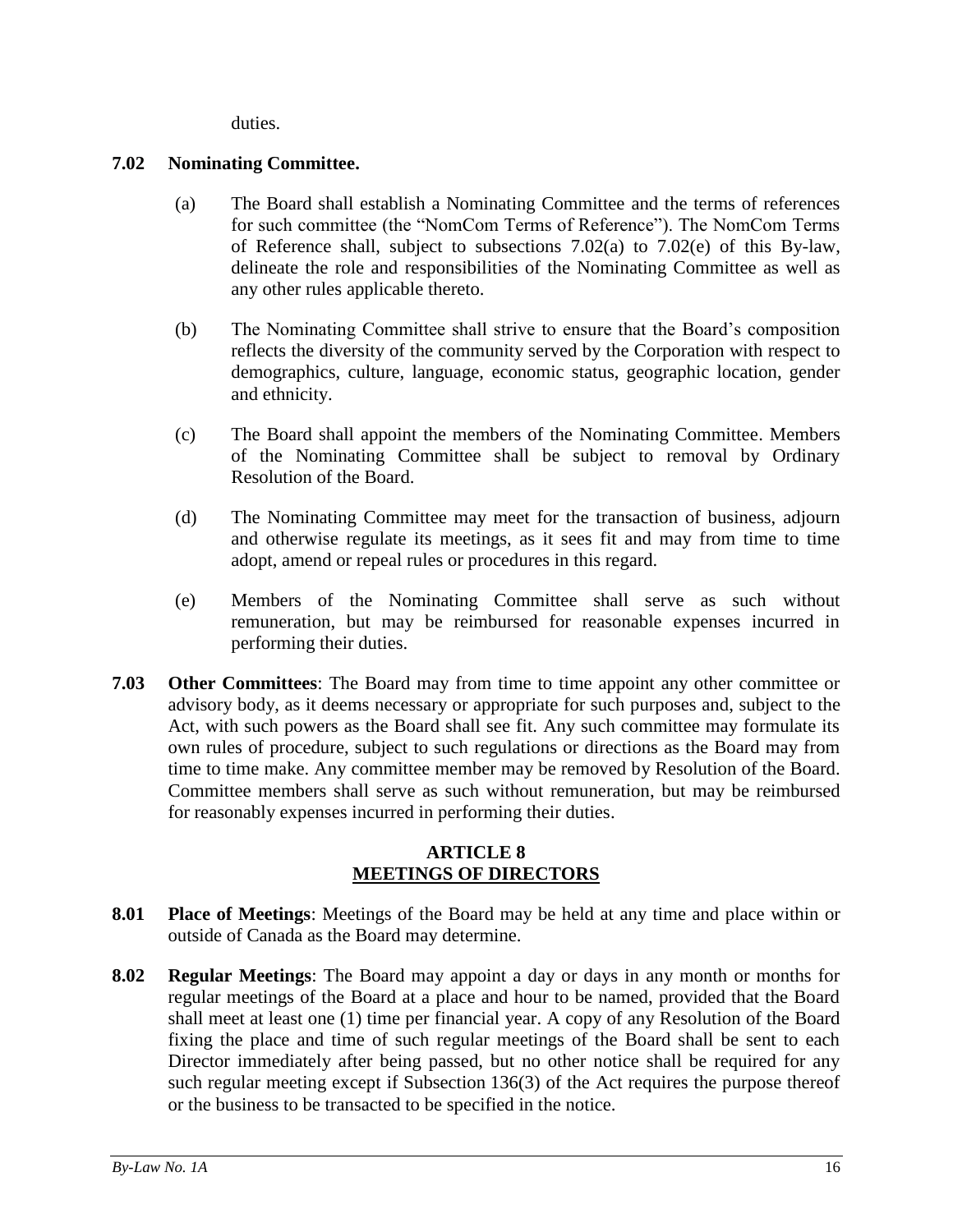<span id="page-20-0"></span>**8.03 Calling of Meetings**: Meetings of the Board may be called by the President, the Vice-President, or any two (2) Directors at any time.

## <span id="page-20-1"></span>**8.04 Notice of Meeting**:

- (a) Notice of the time and place for the holding of a meeting of the Board shall be given in the manner provided in Section [12.01](#page-26-2) to every Director not less than forty-eight (48) hours before the time when the meeting is to be held.
- (b) Notice of a meeting of the Board shall not be necessary if all of the Directors are present, and none objects to the holding of the meeting, or if those absent have waived notice of or have otherwise signified their consent to the holding of such meeting. Notice of an adjourned meeting is not required if the time and place of the adjourned meeting is announced at the original meeting.
- (c) Notice of a meeting of the Board is not required to set out the purpose of the meeting or the business to be transacted unless it relates to a matter specified in Subsection 138(2) of the Act.
- <span id="page-20-2"></span>**8.05 Waiver of Notice**: A Director may waive notice of the meeting, and attendance of a Director at the meeting is a waiver of notice of the meeting, except if the Director attends the meeting for the express purpose of objecting to the transaction of any business on the grounds that the meeting is not lawfully called.
- <span id="page-20-3"></span>**8.06 First Meeting of New Board**: Provided that a quorum of Directors is present, a newlyelected Board may, without notice, hold its first meeting immediately following the Meeting of Members at which such Board is elected.
- <span id="page-20-4"></span>**8.07 Quorum**: A majority of the number of incumbent Directors constitutes a quorum at any meeting of the Board. For the purpose of determining quorum, a Director may be present in person, or, if authorized under Section [8.10,](#page-20-7) by teleconference and/or by other electronic means.
- <span id="page-20-5"></span>**8.08 No Alternate Directors**: No person shall act for an absent Director at a meeting of the Board.
- <span id="page-20-6"></span>**8.09 Resolutions in Writing**: A resolution in writing, signed by all the Directors entitled to vote on that resolution at a meeting of Directors or of a committee of Directors, shall be as valid as if it had been passed at a meeting of Directors or committee of Directors. A copy of every such resolution in writing shall be kept with the minutes of the proceedings of the Directors or committee of Directors.
- <span id="page-20-7"></span>**8.10 Participation at Meeting by Telephone or Electronic Means**: A Director may, if all Directors are in agreement and have provided their consent, participate in a meeting of Directors or of a committee of Directors using telephonic, electronic or another communication facility that permits all participants to communicate adequately with each other during the meeting. A Director participating in the meeting by such means shall be deemed for the purposes of the Act to have been present at that meeting. The Board shall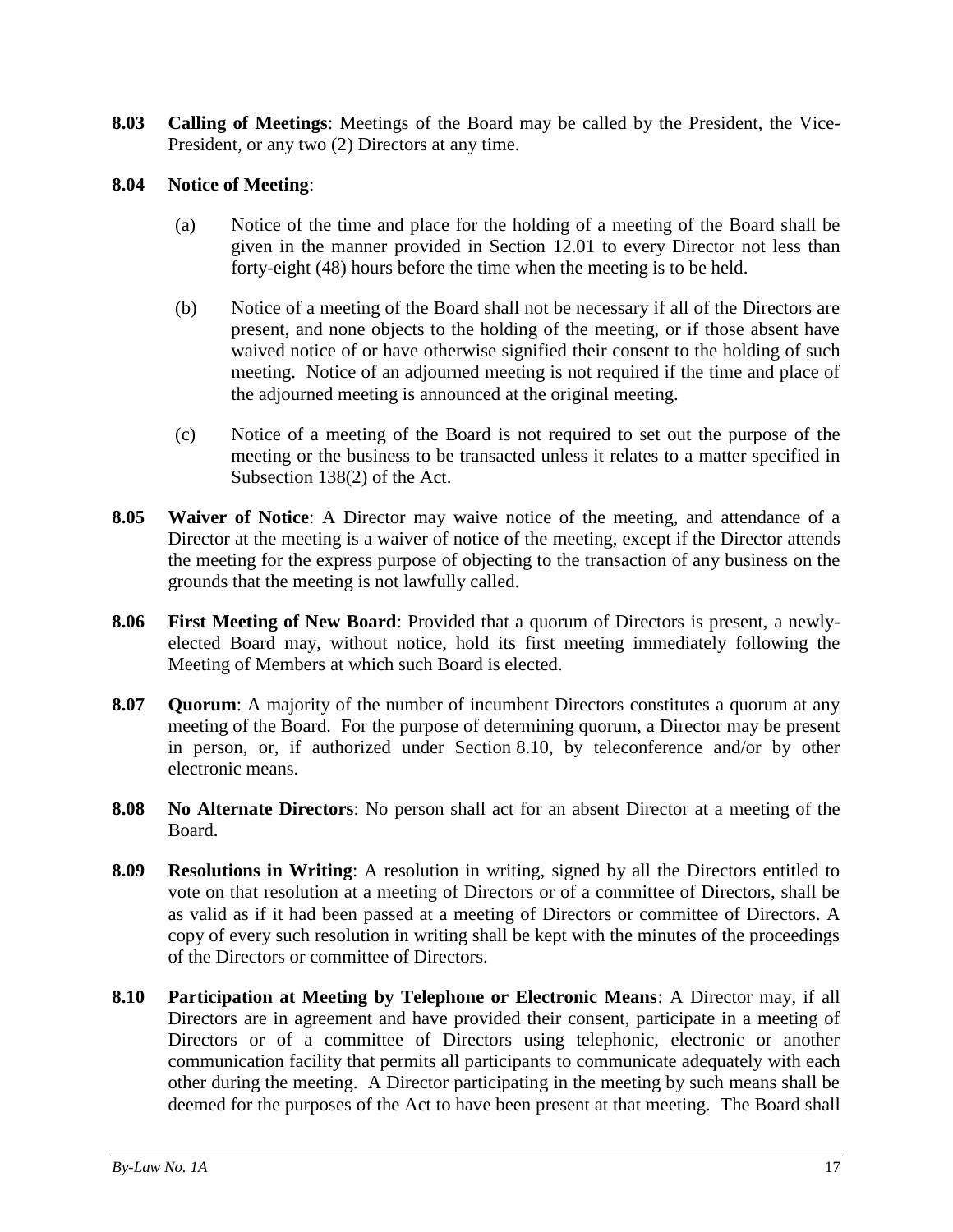be responsible for ensuring that the means of communication being used is sufficiently secure given the matters under consideration, determining that a quorum is present and establishing how votes are to be recorded.

- <span id="page-21-0"></span>**8.11 Chair of the Meeting**: In the event that the President and the Vice-President are absent, the Directors who are present shall choose one of their number to chair the meeting.
- <span id="page-21-1"></span>**8.12 Right to Attend Board Meetings**: Unless the Board decides otherwise, the individual who served most recently as President before the commencement of the current President's term shall have the right to:
	- (a) attend and, in a non-voting capacity, to participate in all meetings of the Board; and
	- (b) receive notice of all Board meetings, packages and other information and reports that the Corporation delivers to the Directors for the purpose of such meeting.
- <span id="page-21-2"></span>**8.13 Votes to Govern**: At all meetings of the Board, each Director shall have one (1) vote and every question shall be decided by a majority of the votes cast on the question. In case of an equality of votes, the chair of the meeting in addition to an original vote shall have a second or casting vote.
- <span id="page-21-3"></span>**8.14 Communication with Members**: The Board shall, from time to time, communicate to the Members by way of the Corporation's newsletter, or by any other means as the Board may determine, a summary of issues discussed at meetings of the Board relating to the affairs of the Corporation that are relevant to the Members, as determined by the Board in its sole discretion.

## **ARTICLE 9 OFFICERS**

- <span id="page-21-5"></span><span id="page-21-4"></span>**9.01 Appointment of Officers**: The Board may designate the offices of the Corporation, appoint officers on a bi-annual or more frequent basis, specify their duties and, subject to the Act, delegate to such officers the power to manage the activities and affairs of the Corporation. A Director may be appointed to any office of the Corporation. With the exception of the Past-President, who shall not be a Director, the officers must be Directors. Two or more offices may be held by the same individual.
- <span id="page-21-6"></span>**9.02 Powers and Duties**: Unless otherwise specified by the Board (which may, subject to the Act, modify, restrict or supplement such duties and powers), the offices of the Corporation, if designated and if officers are appointed, shall have the following duties and powers associated with their positions:
	- (a) President. The President shall, when present, preside at all meetings of the Board, meetings of the committees of Directors, and Meetings of Members. The President shall perform such other duties and exercise such other powers as from time to time may be assigned to such office by the Board.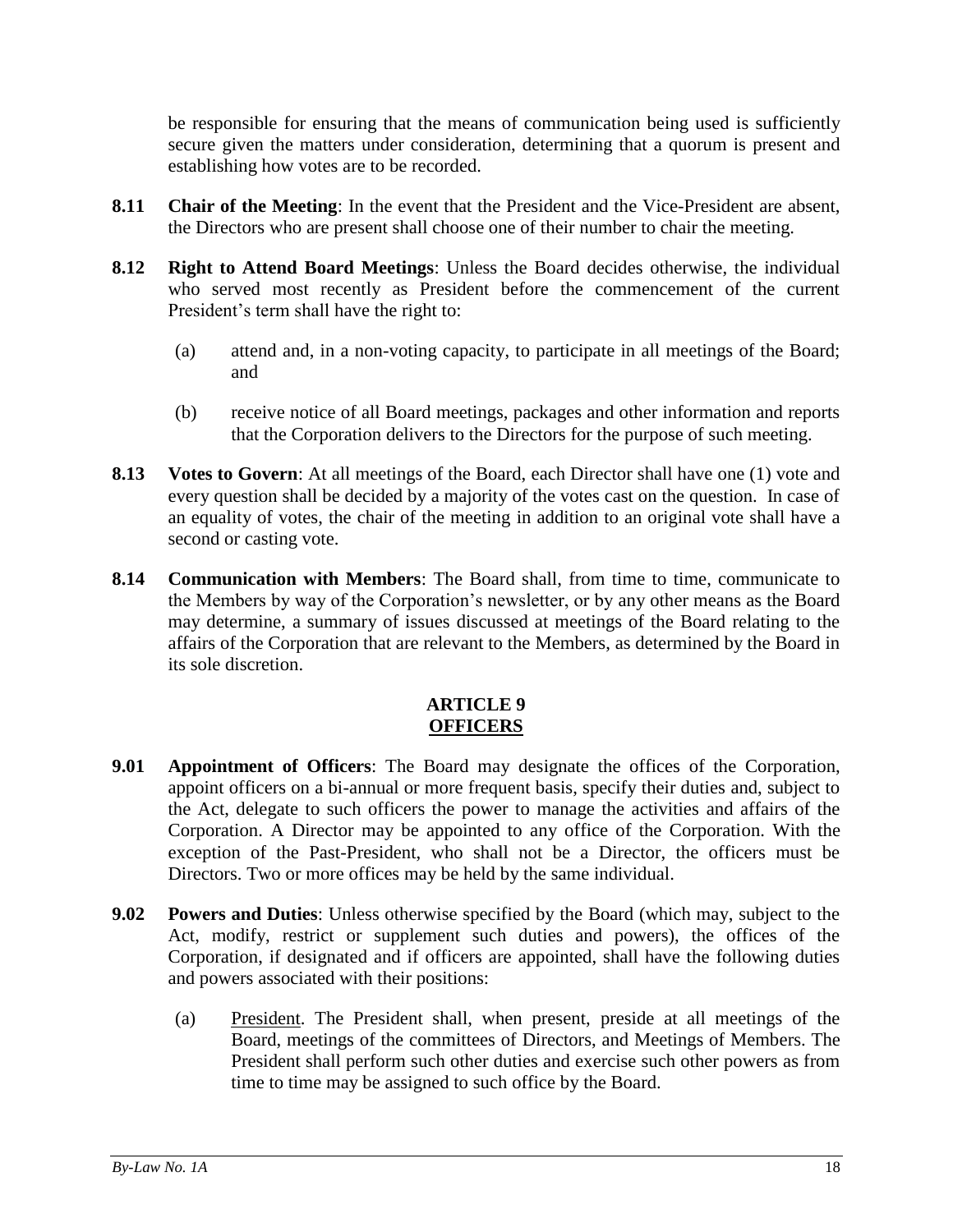- (b) Vice President. The Vice President shall, in the absence or disability of the President, perform the duties and exercise the powers of the President and shall perform such other duties and exercise such other powers as from time to time may be assigned to such office by the Board.
- (c) Past-President. The Past-President shall perform such duties and exercise such powers as from time to time may be assigned to such office by the Board. The Past-President shall be entitled to receive notice of and attend all meetings of the Board, but shall not be entitled to vote thereat.
- (d) Secretary. The Secretary shall attend all meetings of the Board, Members and committees of the Board and shall enter or cause to be entered in the Corporation's minute book minutes of all proceedings at such meetings. The Secretary shall give, or cause to be given, notices to Members, Directors, the auditor, members of committees and any other person entitled to receive such notices. The Secretary shall perform such other duties and exercise such other powers as from time to time may be assigned to such office by the Board.
- (e) Treasurer. The Treasurer shall keep or shall cause to be kept an accurate account of all receipts and disbursements of the Corporation in proper books of account, and shall deposit or shall cause to be deposited all monies or other valuable effects in the name and to the credit of the Corporation in such banks or banks as may be designated from time to time by the Board. The Treasurer shall render to the Board at its regular meetings or whenever required, an account of any transactions as Treasurer, and of the financial position of the Corporation. The Treasurer shall perform such other duties and exercise such other powers as from time to time may be assigned to such office by the Board.

# <span id="page-22-0"></span>**9.03 Term & Removal**:

- (a) Subject to Section [9.03\(c\)](#page-22-1) of this By-law, officers, shall hold office for a term of two (2) years from the date of their appointment or until their successors are appointed.
- (b) Notwithstanding the generality of the foregoing, the Past-President shall not hold office for more than one (1) term of two (2) years from the date of his or her appointment.
- <span id="page-22-1"></span>(c) In the absence of a written agreement to the contrary, the Board may remove, whether for cause or without cause, any officer of the Corporation. Unless so removed, an officer shall hold office until the earliest of the officer's:
	- (i) successor being appointed;
	- (ii) resignation;
	- (iii) ceasing to be a Director (if a necessary qualification of appointment); or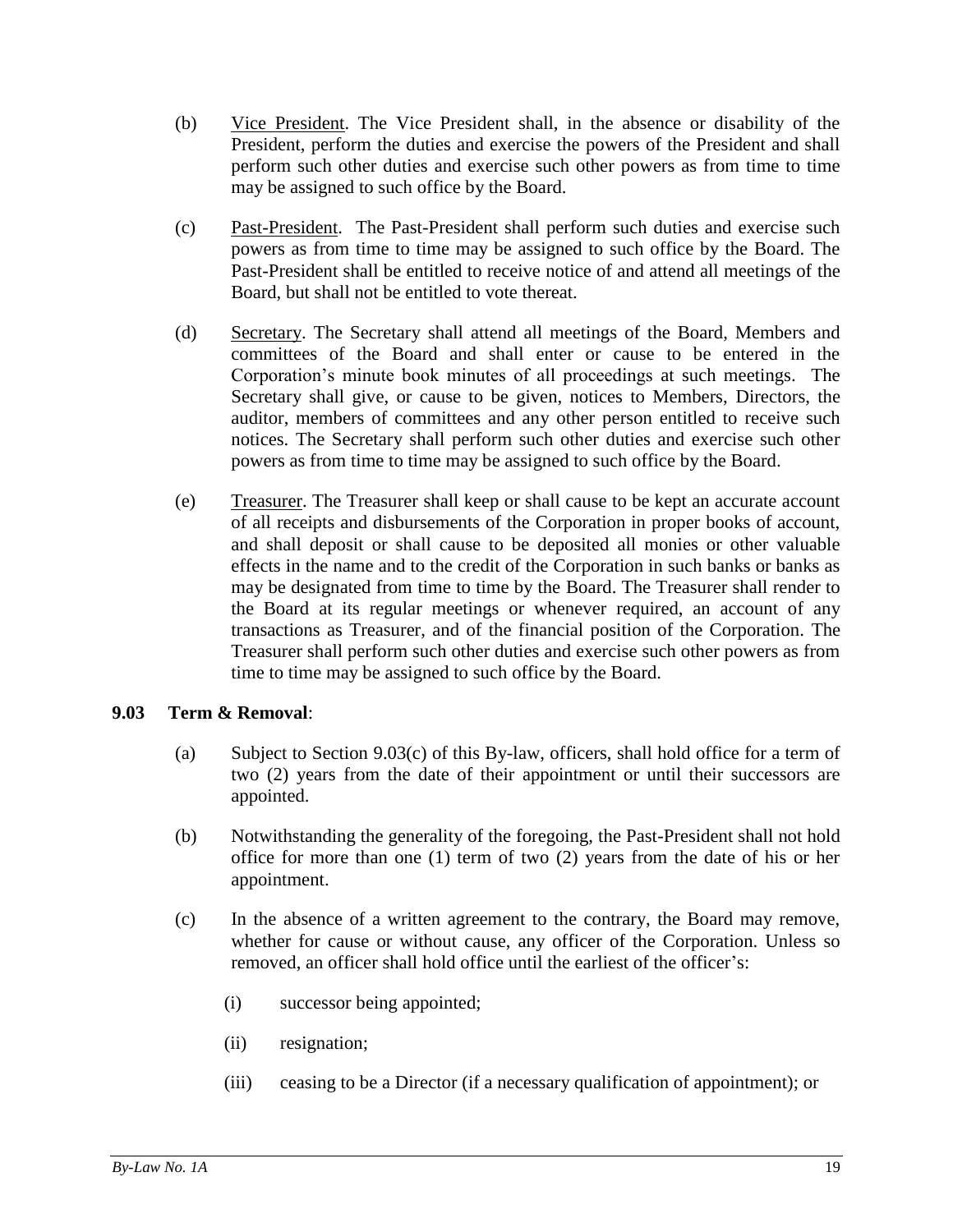(iv) death.

- <span id="page-23-0"></span>**9.04 Vacancy in Office**: Should any vacancy occur among the officers, the position shall be filled for the unexpired portion of the term by appointment made by the Board.
- <span id="page-23-1"></span>**9.05 Remuneration of Officers**: The remuneration of any officer appointed by the Board shall be determined in accordance with Section [6.12.](#page-18-0)
- **9.07 Delegation of Duties of Officers**: In case of the absence or inability to act of any officer of the Corporation or for any other reason that the Board may deem sufficient, and subject to the Act, the Board may delegate all or any of the powers of any such officer to any other officer or to any Director for the time being.

#### **ARTICLE 10 CONFLICT OF INTEREST**

- <span id="page-23-3"></span><span id="page-23-2"></span>**10.01 Disclosure of Interest**: A Director or an officer of the Corporation shall disclose to the Corporation, in writing or by requesting to have it entered in the minutes of meetings of Directors or of committees of Directors, the nature and extent of any interest that the Director or officer has in a material contract or material transaction, whether made or proposed, with the Corporation, if the Director or officer
	- (a) is a party to the contract or transaction;
	- (b) is a Director or an officer, or an individual acting in a similar capacity, of a party to the contract or transaction; or
	- (c) has a material interest in a party to the contract or transaction.
- <span id="page-23-8"></span><span id="page-23-7"></span><span id="page-23-6"></span><span id="page-23-4"></span>**10.02 Time of Disclosure for Director**: The disclosure required by Section [10.01](#page-23-3) shall be made, in the case of a Director,
	- (a) at the meeting at which a proposed contract or transaction is first considered;
	- (b) if the Director was not, at the time of the meeting referred to in Subsection [10.02\(a\),](#page-23-6) interested in the proposed contract or transaction, at the first meeting after the Director becomes so interested;
	- (c) if the Director becomes interested after a contract or transaction is made, at the first meeting after the Director becomes so interested; or
	- (d) if an individual who is interested in a contract or transaction later becomes a Director, at the first meeting after the individual becomes a Director.
- <span id="page-23-5"></span>**10.03 Time of Disclosure for Officer**: The disclosure required by Section [10.01](#page-23-3) shall be made, in the case of an officer who is not a Director,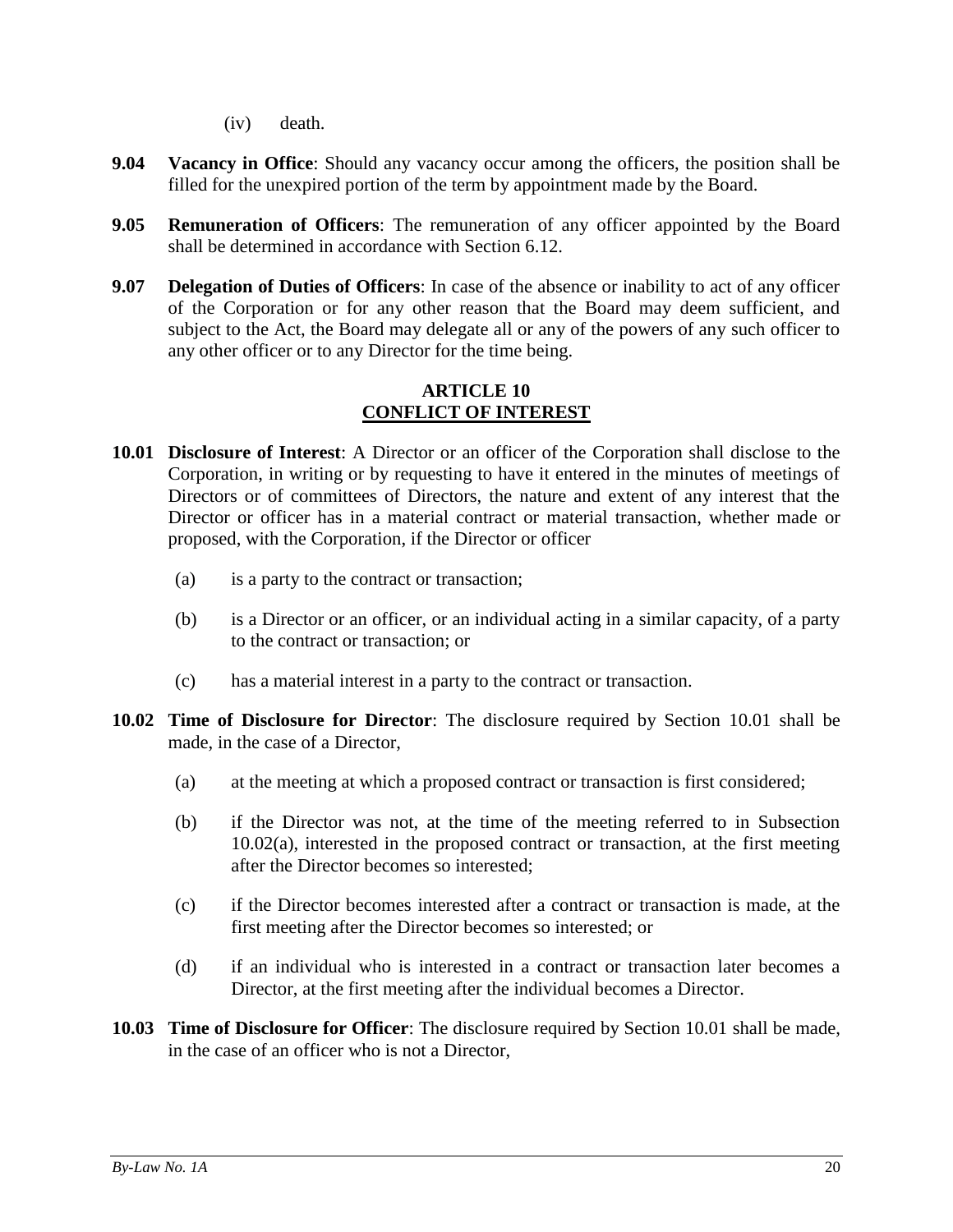- (a) immediately after the officer becomes aware that the contract, transaction, proposed contract or proposed transaction is to be considered or has been considered at a meeting;
- (b) if the officer becomes interested after a contract or transaction is made, immediately after the officer becomes so interested; or
- (c) if an individual who is interested in a contract or transaction later becomes an officer, immediately after the individual becomes an officer.
- <span id="page-24-0"></span>**10.04 Time of Disclosure for Director or Officer**: If a material contract or material transaction, whether entered into or proposed, is one that, in the ordinary course of the Corporation's activities, would not require approval by the Directors or Members, a Director or an officer shall, immediately after they become aware of the contract or transaction, disclose in writing to the Corporation, or request to have entered in the minutes of meetings of Directors or of committees of Directors, the nature and extent of their interest.
- <span id="page-24-1"></span>**10.05 Voting**: A Director required to make a disclosure under Section [10.01](#page-23-3) shall not vote on any resolution to approve the contract or transaction unless the contract or transaction
	- (a) relates primarily to the Director's remuneration as a Director, an officer, an employee, an agent or other legal representative of the Corporation or an affiliate;
	- (b) is for indemnity or insurance under Section 151 of the Act; or
	- (c) is with an affiliate.
- <span id="page-24-2"></span>**10.06 Continuing Disclosure Section**: For the purposes of this [Article 10,](#page-23-2) a general notice to the Directors declaring that a Director or an officer is to be regarded as interested, for any of the following reasons, in a contract or transaction made with a party, is a sufficient declaration of interest in relation to the contract or transaction:
	- (a) the Director or officer is a Director or an officer, or acting in a similar capacity, of a party referred to in Subsection [10.01\(b\)](#page-23-7) or [10.01\(c\);](#page-23-8)
	- (b) the Director or officer has a material interest in the party; or
	- (c) there has been a material change in the nature of the Director's or the officer's interest in the party.
- <span id="page-24-3"></span>**10.07 Access to Disclosures**: The Members of the Corporation may examine the portions of any minutes of meetings of Directors or of committees of Directors that contain disclosures under this [Article 10,](#page-23-2) and of any other documents that contain those disclosures, during the Corporation's usual business hours.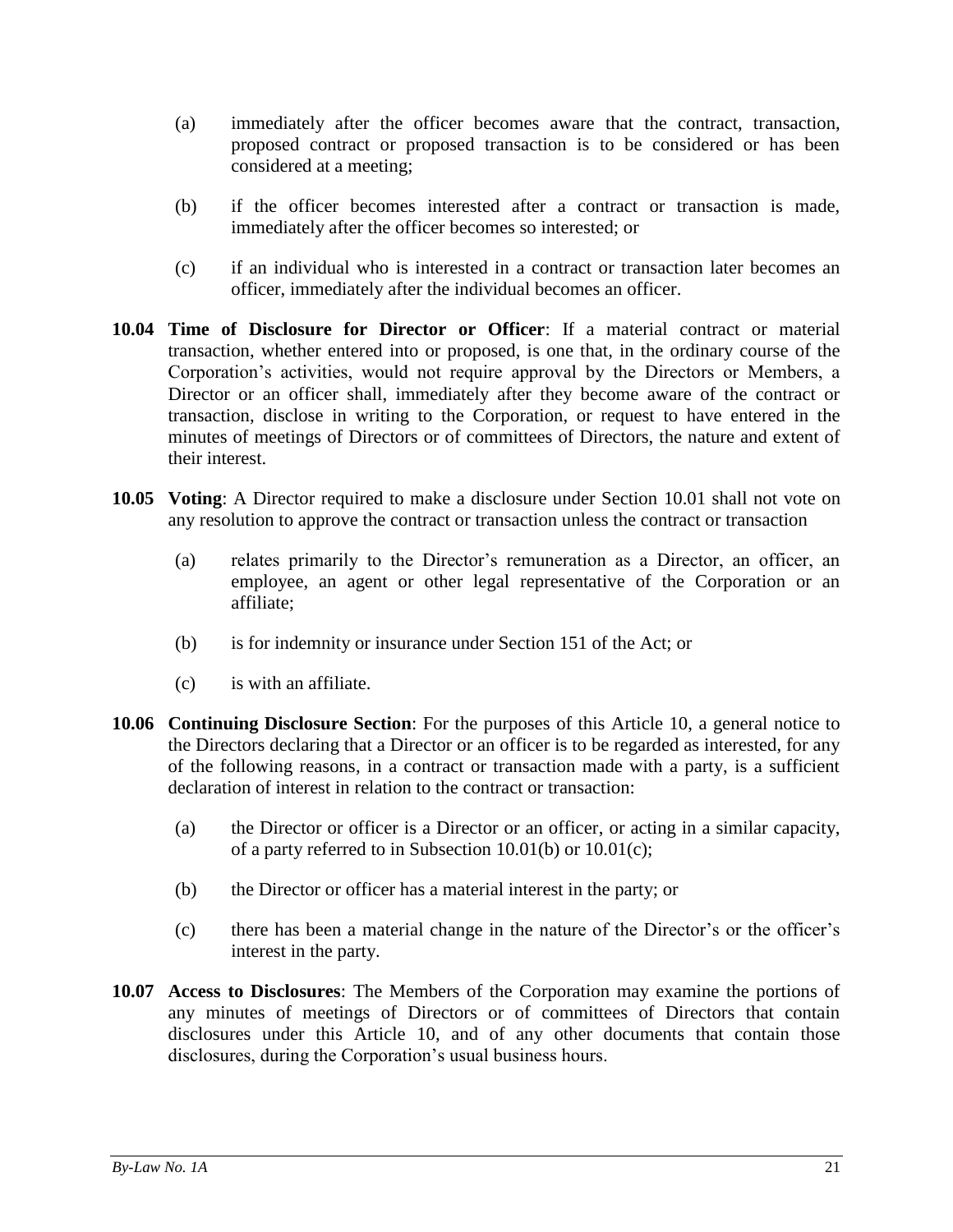- <span id="page-25-0"></span>**10.08 Avoidance Standards**: A contract or transaction for which disclosure is required under Section [10.01](#page-23-3) is not invalid, and the Director or officer is not accountable to the Corporation or its Members for any profit realized from the contract or transaction, because of the Director's or officer's interest in the contract or transaction or because the Director was present or was counted to determine whether a quorum existed at the meeting of Directors or of the committee of Directors that considered the contract or transaction, if
	- (a) disclosure of the interest was made in accordance with this [Article 10;](#page-23-2)
	- (b) the Directors approved the contract or transaction; and
	- (c) the contract or transaction was reasonable and fair to the Corporation when it was approved.
- <span id="page-25-1"></span>**10.09 Confirmation by Members**: Even if the conditions of Section [10.08](#page-25-0) are not met, a Director or an officer, acting honestly and in good faith, is not accountable to the Corporation or to its Members for any profit realized from a contract or transaction for which disclosure is required under Section [10.01,](#page-23-3) and the contract or transaction is not invalid by reason only of the interest of the Director or officer in the contract or transaction, if
	- (a) the contract or transaction is approved or confirmed by Special Resolution at a meeting of the Members;
	- (b) disclosure of the interest was made to the Members in a manner sufficient to indicate its nature and extent before the contract or transaction was approved or confirmed; and
	- (c) the contract or transaction was reasonable and fair to the Corporation when it was approved or confirmed.
- <span id="page-25-2"></span>**10.10 Application to Court**: If a Director or an officer of the Corporation fails to comply with this [Article 10,](#page-23-2) a court may, on the application of the Corporation or any of its Members, set aside or annul the contract or transaction on any terms that it thinks fit, require the Director or officer to account to the Corporation for any profit or gain realized on the contract or transaction or make any other order that the court thinks fit.

# **ARTICLE 11 PROTECTION OF DIRECTORS, OFFICERS AND OTHERS**

#### <span id="page-25-4"></span><span id="page-25-3"></span>**11.01 Indemnification of Directors and Officers**:

(a) The Corporation may indemnify a Director, an officer of the Corporation, a former Director or officer of the Corporation, or another individual who acts or acted at the Corporation's request as a Director or officer or in a similar capacity of another entity, against all costs, charges and expenses, including an amount paid to settle an action or satisfy a judgment, reasonably incurred by such person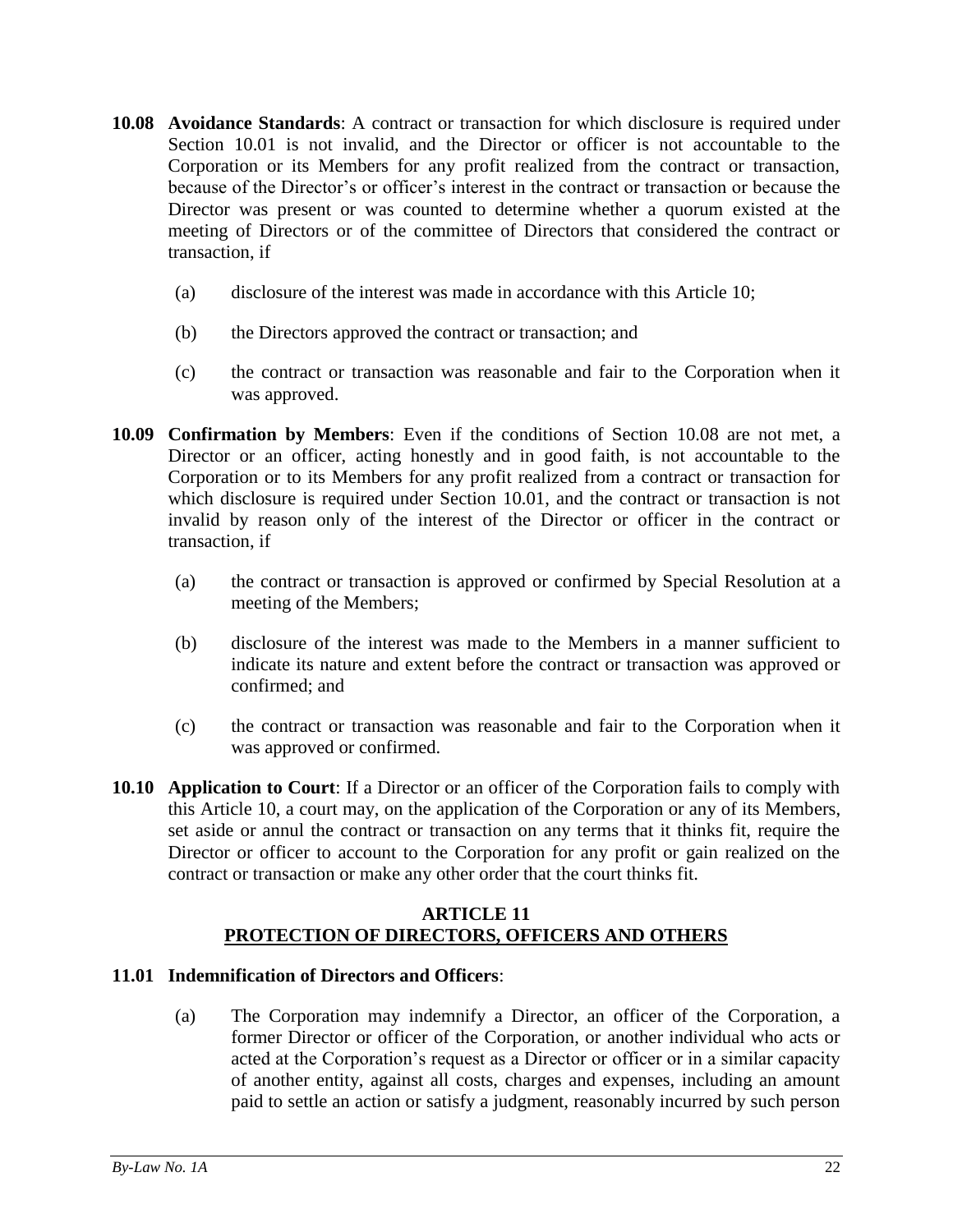in respect of any civil, criminal, administrative, or investigative action or other proceeding in which the individual is involved because of that association with the Corporation or other entity if:

- (i) the person acted honestly and in good faith with a view to the best interests of the Corporation or, as the case may be, to the best interests of the other entity for which the individual acted as Director or officer or in a similar capacity at the Corporation's request; and
- (ii) in the case of a criminal or administrative action or proceeding that is enforced by a monetary penalty, the person had reasonable grounds for believing that the conduct was lawful.
- (b) The Corporation may indemnify such person in all such other matters, actions, proceedings and circumstances as may be permitted by the Act or the law. Nothing in this By-law shall limit the right of any person entitled to indemnity to claim indemnity apart from the provisions of this By-law.
- <span id="page-26-0"></span>**11.02 Insurance**: Subject to the Act, the Corporation may purchase and maintain insurance for the benefit of any person entitled to be indemnified by the Corporation pursuant to Section [11.01](#page-25-4) against any liability incurred by the individual in the individual's capacity as a Director or an officer of the Corporation; or in the individual's capacity as a Director or officer, or in a similar capacity, of another entity, if the individual acts or acted in that capacity at the Corporation's request.

# **ARTICLE 12 NOTICES**

# <span id="page-26-2"></span><span id="page-26-1"></span>**12.01 Method of Giving Notices**:

- (a) Subject to Section [5.04,](#page-11-4) any notice (which term includes any communication or document) to be given pursuant to the Act, the Articles, the By-laws or otherwise to a Member, Associate, Director, officer, member of a committee of the Board, the auditor or any other person entitled to receive notice in accordance with the By-law shall be sufficiently given:
	- (i) if delivered personally to the person to whom it is to be given or if delivered to such person's address as shown in the records of the Corporation or in the case of notice to a Director to the latest address as shown in the last notice that was sent by the Corporation to Industry Canada in accordance with Section 128 or 134; or
	- (ii) if mailed to such person at such person's recorded address by prepaid ordinary or air mail; or
	- (iii) if sent to such person by telephonic, electronic or other communication facility at such person's recorded address for that purpose; or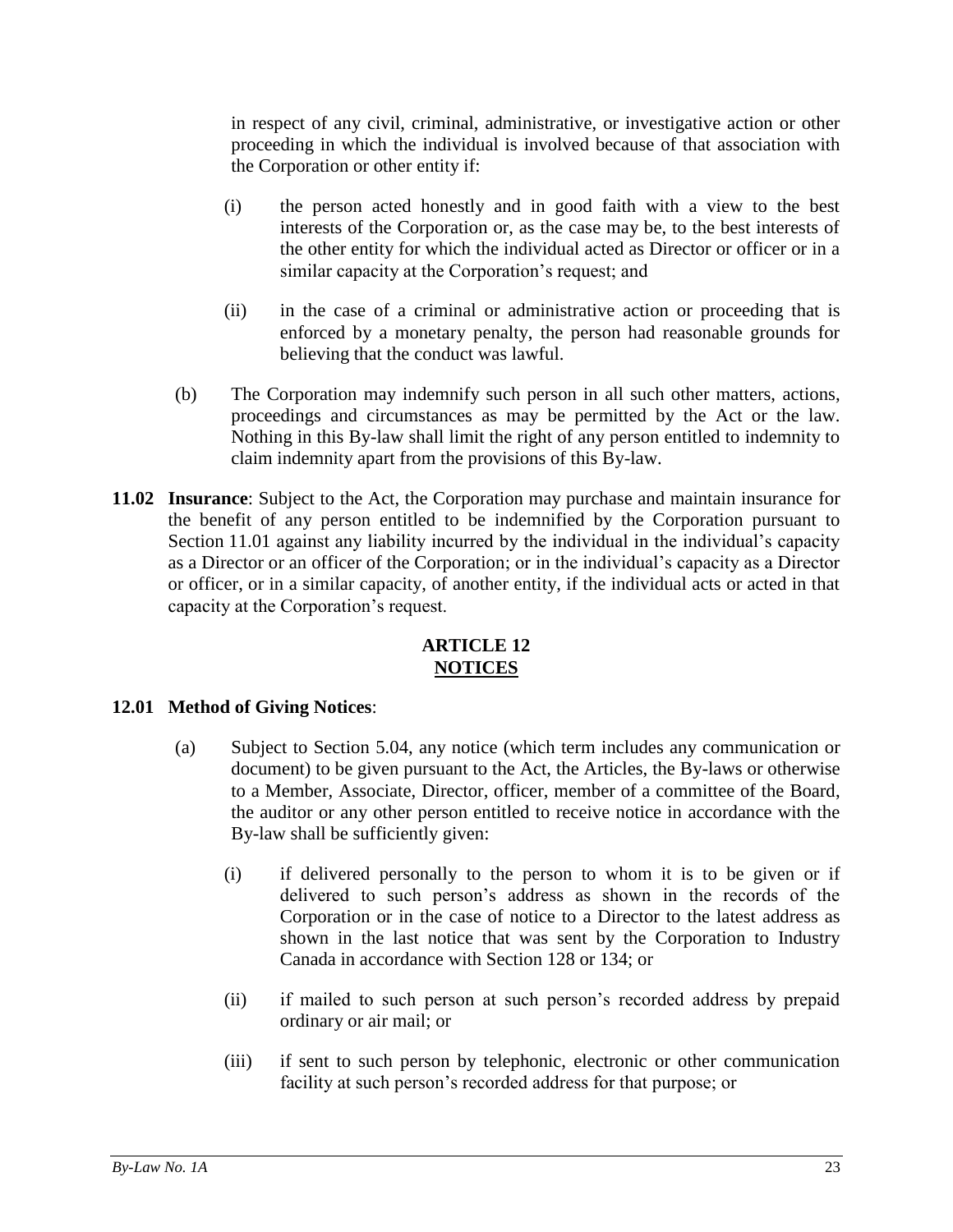- (iv) if provided in the form of an electronic document in accordance with Part 17 of the Act.
- (b) A notice so delivered shall be deemed to have been given when it is delivered personally or to the recorded address as aforesaid; a notice so mailed shall be deemed to have been given when deposited in a post office or public letter box; and a notice so sent by any means of transmitted or recorded communication shall be deemed to have been given when dispatched or delivered to the appropriate communication company or agency or its representative for dispatch.
- (c) The Secretary may change or cause to be changed the recorded address of any Member, Associate, Director, officer, auditor, member of a committee of the Board or any other person entitled to receive notice in accordance with the Bylaw, in accordance with any information believed by the Secretary to be reliable. The declaration by the Secretary that notice has been given pursuant to this Bylaw shall be sufficient and conclusive evidence of the giving of such notice. The signature of any Director or officer of the Corporation to any notice or other document to be given by the Corporation may be written, stamped, type-written or printed or partly written, stamped, type-written or printed.
- <span id="page-27-0"></span>**12.02 Omissions and Errors**: The accidental omission to give any notice to any Member, Associate, Director, officer, member of a committee of the Board, auditor or any other person entitled to receive notice in accordance with the By-laws, or the non-receipt of any notice by any such person where the Corporation has provided notice in accordance with the By-laws or any error in any notice not affecting its substance shall not invalidate any action taken at any meeting to which the notice pertained or otherwise founded on such notice.
- <span id="page-27-1"></span>**12.03 Waiver of Notice**: Any person entitled to notice may waive or abridge the time for any notice required to be given to such person, and such waiver or abridgement, whether given before or after the meeting or other event of which notice is required to be given shall cure any default in the giving or in the time of such notice, as the case may be. Any such waiver or abridgement shall be in writing.

# **ARTICLE 13 SPECIAL RESOLUTIONS**

- <span id="page-27-3"></span><span id="page-27-2"></span>**13.01 Special Resolutions**: For greater certainty, a Special Resolution of the Members is required to make any amendment to this By-law or to the Articles for the purpose of:
	- (a) changing the name of the Corporation;
	- (b) changing the province in which the Corporation's registered office is situated;
	- (c) adding, changing or removing any restriction on the activities that the Corporation may carry on;
	- (d) creating a new class or group of Members;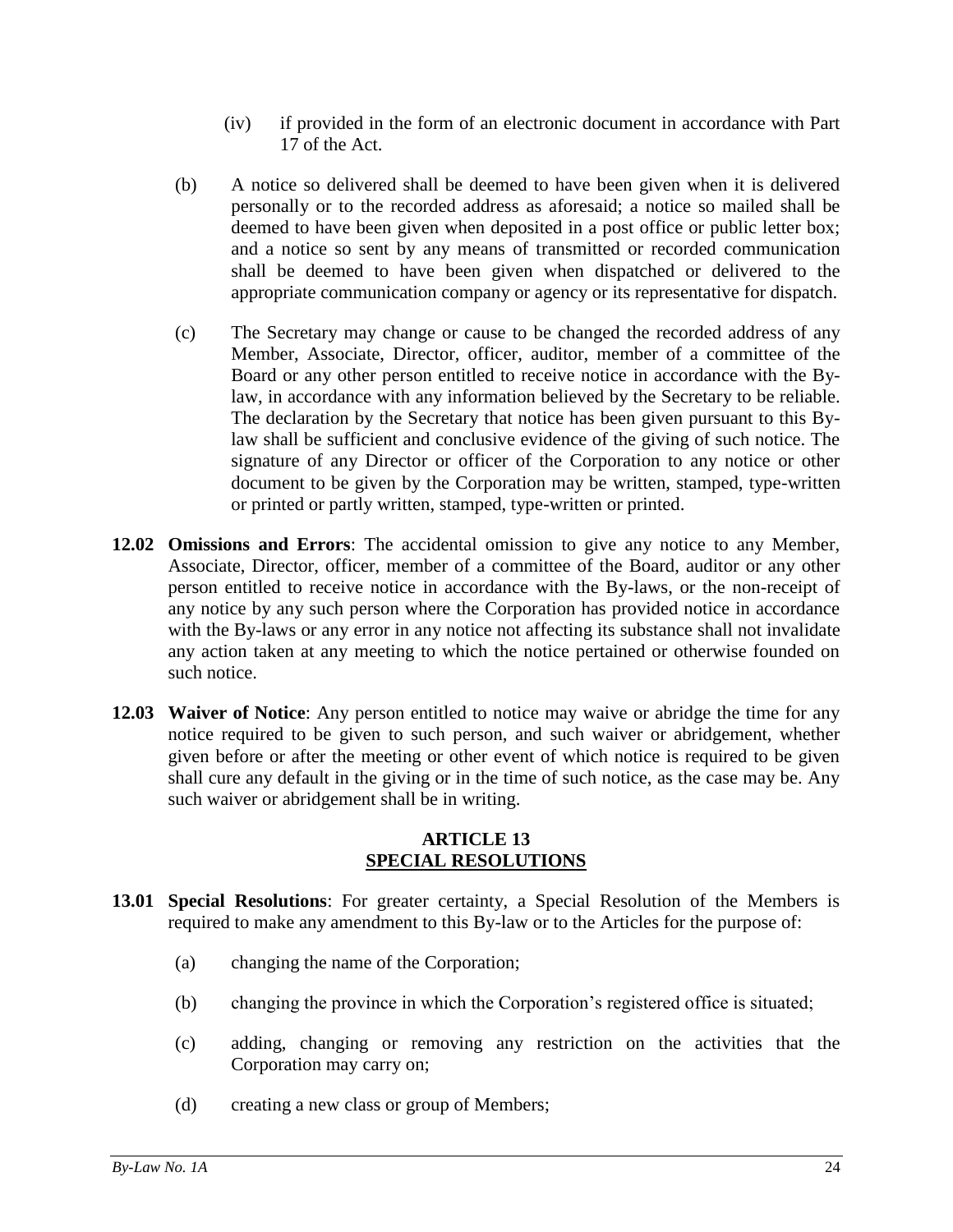- (e) changing a condition required for being a Member;
- (f) changing the designation of any class or group of Members or adding, changing or removing any rights and conditions of any such class or group;
- (g) dividing any class or group of Members into two or more classes or groups and fix the rights and conditions of each class or group;
- (h) adding, changing or removing a provision respecting the transfer of a membership;
- (i) subject to Section 133 of the Act, increasing or decreasing the minimum and maximum number of Directors fixed by the Articles;
- (j) changing the statement of the purpose of the Corporation;
- (k) changing the statement concerning the distribution of property remaining on liquidation after the discharge of any liabilities of the Corporation;
- (l) changing the manner of giving notice to Members of a Meeting of Members;
- (m) changing the method of voting by Members not in attendance at a Meeting of Members; or
- (n) adding, changing or removing any other provision that is permitted by the Act to be set out in the Articles.

## **ARTICLE 14 BY-LAWS AND RULES**

#### <span id="page-28-3"></span><span id="page-28-1"></span><span id="page-28-0"></span>**14.01 By-laws and Effective Date**:

- (a) Subject to Sections [13.01](#page-27-3) and [14.01\(c\)](#page-28-2) of this By-law, the Board may, by Resolution of the Board, make, amend or repeal any By-laws that regulate the activities or affairs of the Corporation. Any such By-law, amendment or repeal shall be effective from the date of the Resolution of the Board until the next Meeting of Members where it may be confirmed, rejected or amended by the Members by Ordinary Resolution.
- (b) If the By-law, amendment or repeal is confirmed or confirmed as amended by the Members it remains effective in the form in which it was confirmed. The By-law, amendment or repeal ceases to have effect if it is not submitted to the Members at the next Meeting of Members or if it is rejected by the Members at the meeting.
- <span id="page-28-2"></span>(c) Notwithstanding Subsection [14.01\(a\),](#page-28-3) this By-law shall be effective from the date that the Corporation continues under the Act.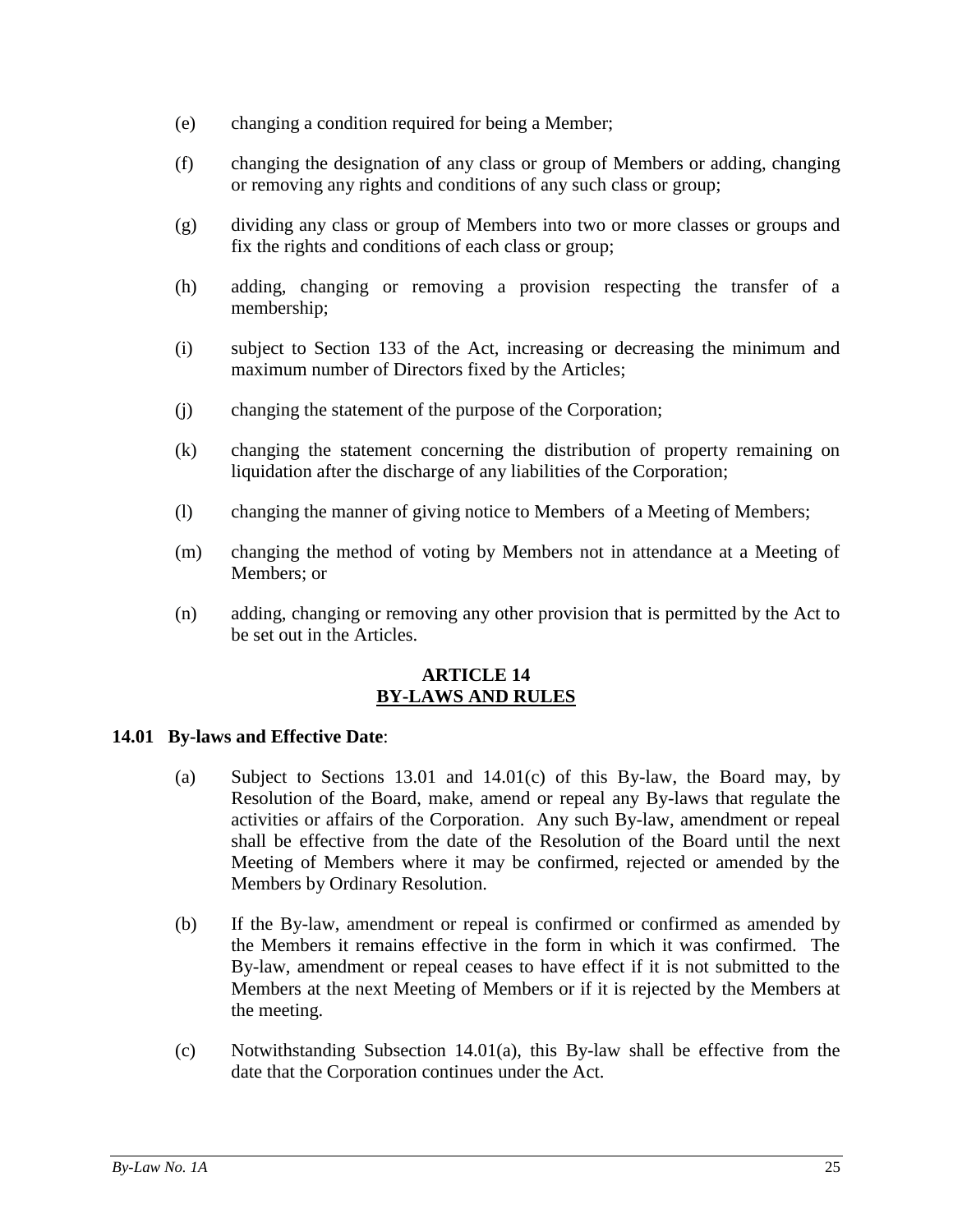- <span id="page-29-0"></span>**14.02 Repeal**: All previous By-laws of the Corporation are repealed as of the coming into force of this By-law. The repeal shall not affect the previous operation of any By-laws so repealed or affect the validity of any act done or right, privilege, obligation or liability acquired or incurred under or the validity of any contract or agreement made, or the validity of any Articles or predecessor charter documents of the Corporation obtained, under any such By-law before its repeal. All Directors, officers and persons acting under the provisions of this By-law, and all resolutions of the members or the Board or a committee of the Board with continuing effect passed under any repealed By-laws shall continue to be good and valid except to the extent inconsistent with this By-law and until amended or repealed.
- <span id="page-29-1"></span>**14.03 Rules and Regulations**: The Board may prescribe from time to time such rules and regulations not inconsistent with this By-Law relating to the management and operation of the Corporation and other matters provided for in this By-Law as it may deem expedient.

*Signature Page Follows*